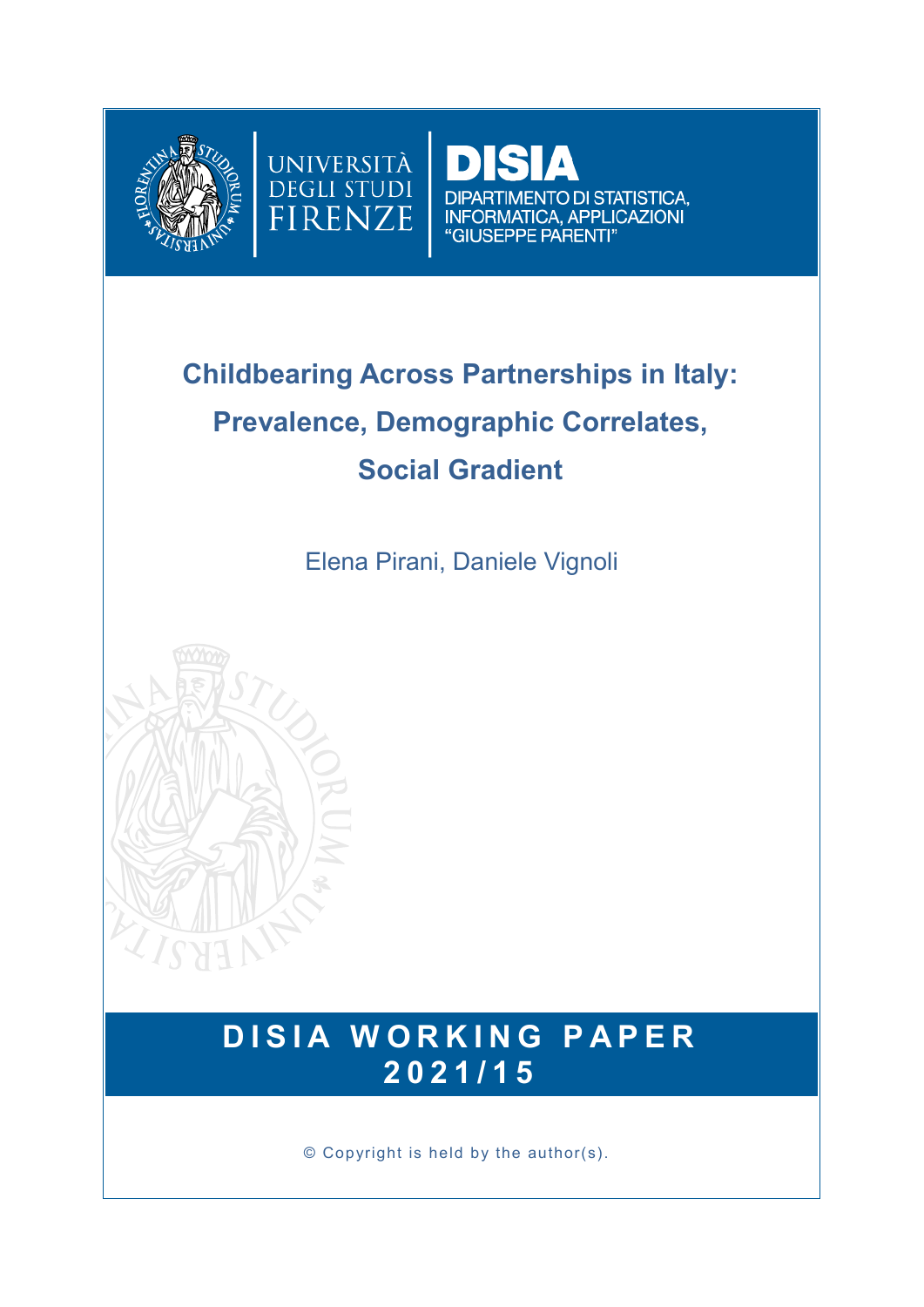#### **Childbearing Across Partnerships in Italy:**

#### **Prevalence, Demographic Correlates, Social Gradient**

*Elena Pirani[1](#page-1-0) and Daniele Vignoli[2](#page-1-1)*

#### **Abstract**

Studies of childbearing across partnerships – or having children with more than one partner – have generally focused on countries with relatively high separation rates. We complement analyses for Italy using nationally-representative retrospective data and event-history techniques, and we offer three key findings. First, we detected a non-negligible share of childbearing across partnerships, although at substantially lower levels relative to other wealthy countries (5%). Second, multivariable analyses revealed an impressive similarity as for the demographic correlates found elsewhere. Finally, we showed that childbearing across partnerships was initiated by the 'social vanguard' of new family behaviours, but then diffused among the least well-off. Overall, this study adds to the growing literature on childbearing across partnerships by showing the phenomenon to be also demographically and sociologically relevant in countries with a limited diffusion of union dissolutions and strong family ties.

#### **Keywords**

 $\overline{a}$ 

Family Complexity; Multipartner fertility; Fertility; Italy; Repartnering; Union dissolution.

#### **Acknowledgments**

The participants of the University of Florence *Population and Society Unit* (UPS) are gratefully acknowledged for useful comments on a preliminary version of the study. The authors acknowledge the financial support provided by: (1) the European Union's Horizon 2020 research and innovation program/ERC Consolidator Grant Agreement No. 725961 (EU-FER project "Economic Uncertainty and Fertility in Europe," PI: Daniele Vignoli) and (2) the Italian Ministry of University and Research, 2017 MiUR-PRIN Grant Prot. N. 2017W5B55Y ("The Great Demographic Recession," PI: Daniele Vignoli).

<span id="page-1-0"></span><sup>&</sup>lt;sup>1</sup> University of Florence, Department of Statistics, Computer Science, Applications "G. Parenti", Florence, Italy. Corresponding author, [elena.pirani@unifi.it](mailto:elena.pirani@unifi.it)

<span id="page-1-1"></span><sup>&</sup>lt;sup>2</sup> University of Florence, Department of Statistics, Computer Science, Applications "G. Parenti", Florence, Italy.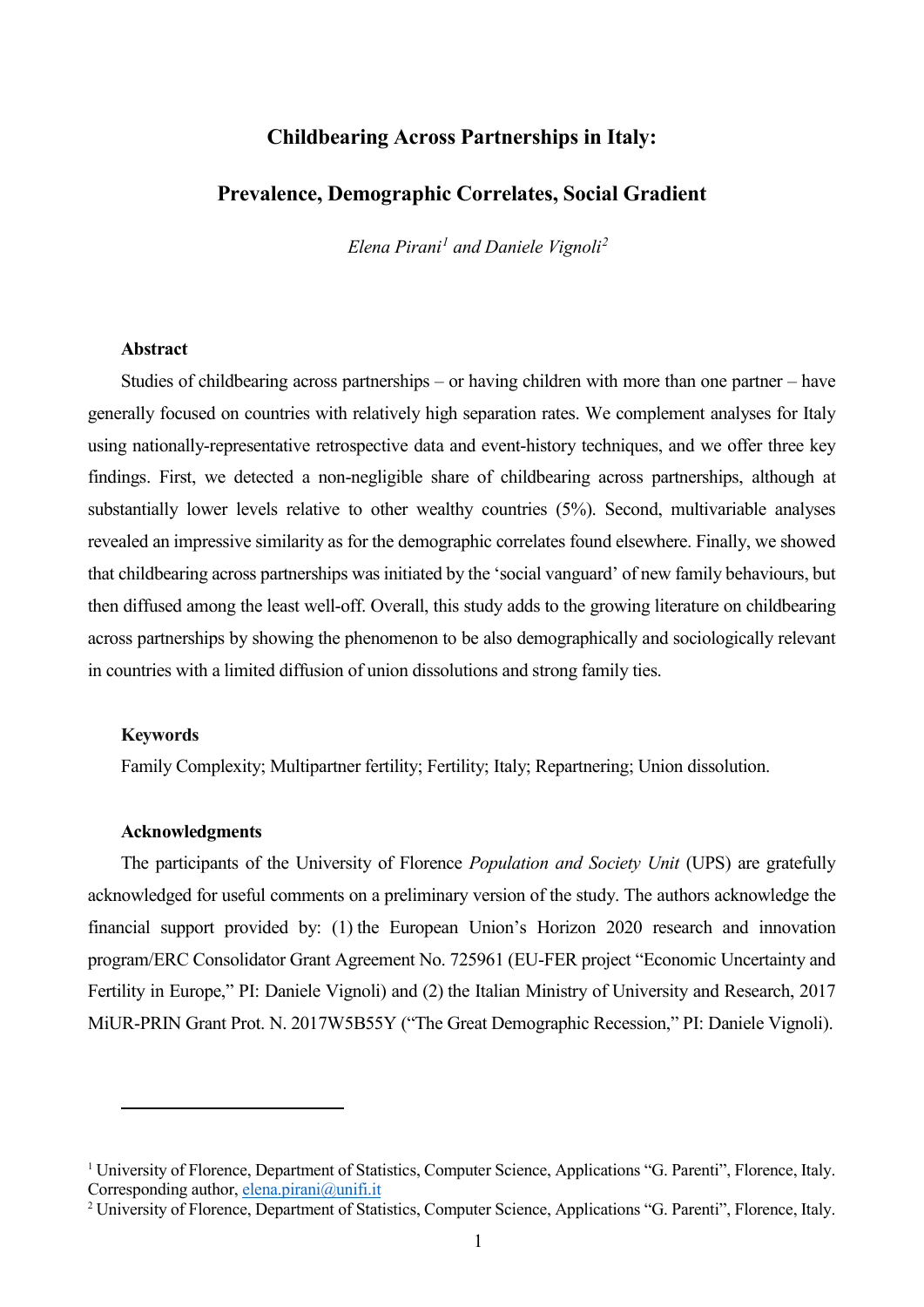## **Childbearing Across Partnerships in Italy Prevalence, Demographic Correlates, Social Gradient**

#### **Introduction**

 $\overline{a}$ 

Marriage appears to be losing its centrality in the majority of middle–high income countries, and cohabitation, divorce, childbearing within cohabitation, and re-partnering have become common life course events. Due to most parental separation and re-partnering occurring during the childbearing years – having children with more than one partner has also seen a consequent increase. This phenomenon is known as 'multi-partner fertility' or 'childbearing across partnerships'<sup>[3](#page-2-0)</sup> (Carlson and Furstenberg 2006; Guzzo and Furstenberg 2007; Manlove et al. 2008; Lappegård and Rønsen 2013; Thomson et al. 2014; Monte 2019; Sykes and Guzzo 2019; Thomson et al. 2020). Empirical studies of childbearing across partnerships have typically focused on countries with relatively high parental separation rates (e.g. Thomson et al. 2014; Thomson et al. 2020, 2021), with estimates of childbearing across partnerships ranging between approximately 6–35% of parents with at least two children (Gray and Evans 2008; Thomson et al. 2014, 2021; Jalovaara and Kreyenfeld 2020). We complement previous analyses for Italy, a country that – despite being all-to-often caricatured as a traditional country by the international literature – has undergone substantial changes in the last 20 years, resulting in increasing levels of diversity and complexity across multiple domains of family life (Meggiolaro and Ongaro 2008; Pirani and Vignoli 2016; Vignoli et al. 2016; Vignoli et al. 2018; Caltabiano et al. 2019; Guarneri et al. 2021).

The study of childbearing across partnerships is attracting growing levels of scholarly and general interest. Childbearing across partnerships often occurs in step-family constellations, with crucial consequences for kinship, family ties, childbearing, and child welfare (Manning and Smock 2000). The socio-economic disadvantage of families involved in such a process does appear to be unusually similar across societies – including those with more extensive welfare programmes – and seems to increase in line with income inequality (Thomson et al. 2014). This is consistent with several facts regarding the less-educated part of the population: they seem to be increasingly experiencing childbearing within cohabitation (Ventura and Bachrach 2000; Perelli-Harris et al. 2010); they are increasingly likely to separate, especially as divorce becomes socially institutionalised (Härkönen and Dronkers 2006;

<span id="page-2-0"></span><sup>&</sup>lt;sup>3</sup> In this paper, we refer to 'childbearing across partnerships' instead of the (perhaps more common) term 'multi-partner fertility' for two reasons (Thomson et al. 2014, 2020). First, most often parents have children with no more than two different partners. Second, the term 'fertility' is a misnomer when applied to individuals or couples.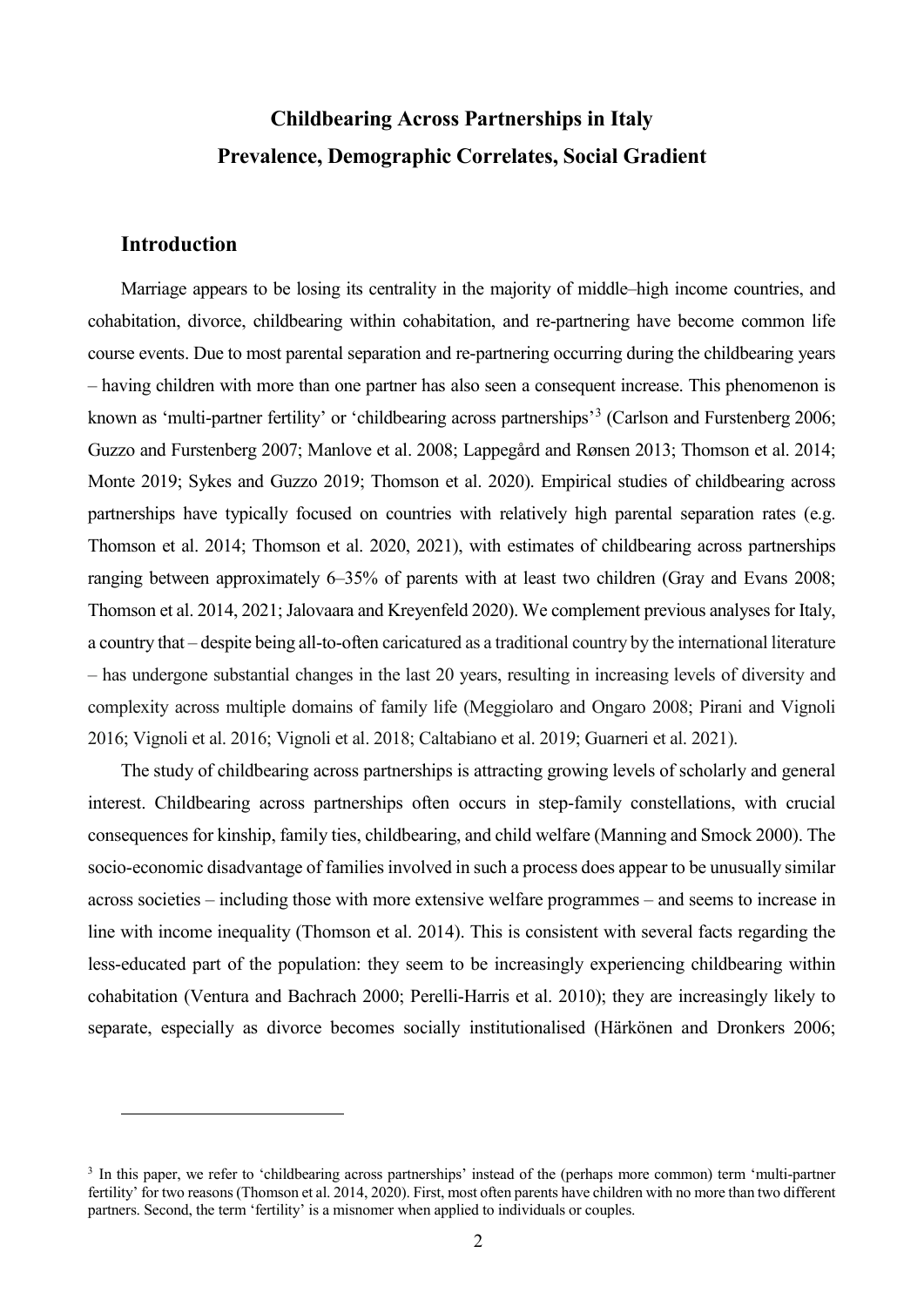Matysiak et al. 2014); and their exposure-time to childbearing across partnerships is amplified by the relatively early ages at which they tend to begin childbearing (Wilde et al. 2010).

Prior studies for Italy have focused on the precursors of childbearing across partnerships: cohabitation, childbearing within cohabitation, separation, re-partnering, and step-family childbearing (De Rose 1992; Castiglioni and Dalla Zuanna 2008; Meggiolaro and Ongaro 2008, 2010, 2015; Salvini and Vignoli 2011; Pirani and Vignoli 2016; Vignoli et al. 2018). The vast majority of this research has been limited to one or two steps of the overall process. In contrast, the present study instead adopts a life course perspective (Elder 1985; Bernardi et al. 2019), placing childbearing in the context of partnership careers. This approach – pioneered by Guzzo and Furstenberg (2007), and further developed by Lappegård and Rønsen (2013), Thomson et al. (2014), and Jalovaara and Kreyenfeld (2020) – recognises that childbearing across partnerships is not the result of a single decision or reason. More specifically, we followed individuals from the birth of the first (or subsequent) child and examined three alternative life paths: having no further children; having a subsequent child within the same union; or having a subsequent child within a new union. We relied upon the best and most recent retrospective nationally-representative Italian data offered by the National Institute of Statistics in order to: (i) estimate the prevalence of childbearing across partnerships; (ii) describe the main demographic correlates of this phenomenon; and (iii) depict the social gradient of the individuals involved in the process, as well as whether such social gradient has changed over time.

#### **Italy, a case (to) study**

Many classify Italy as belonging to the Southern European or Mediterranean model, where the family has remained pivotal and traditional attitudes favouring family behaviour have prevailed (e.g. Reher 1998; Viazzo 2003). Italy has been labelled 'traditional' in terms of values orientation, a feature due in no small part to the prevalent role of the Roman Catholic Church (Caltabiano et al. 2006; Vignoli and Salvini 2014). Consequently, the international literature has often caricatured Italy as the antidote to the broad changes to the family occurring in other wealthy countries. However, things change.

Since the mid-1960s, marriage slowly started to lose its centrality as individuals began marrying later and divorcing more frequently, especially as cohabitation arose as a prelude to marriage, and out of wedlock childbearing began to gain relevance (De Rose 1992; Meggiolaro and Ongaro 2008, 2010, 2015; Vignoli and Ferro 2009; Salvini and Vignoli 2011; Pirani and Vignoli 2016; Vignoli et al. 2018). The early-2000s brought unexpected and rapid changes in Italian family demographics (Pirani et al. 2021). From roughly 650 marriages per 1,000 women registered in 2000, this number decreased to 600 in 2008, and less than 500 in 2019. Northern Italian regions anticipated this downward trend, settling below the 400 level in recent years. Regarding cohabitation, 20 years ago, only 2 out of 100 couples lived in a non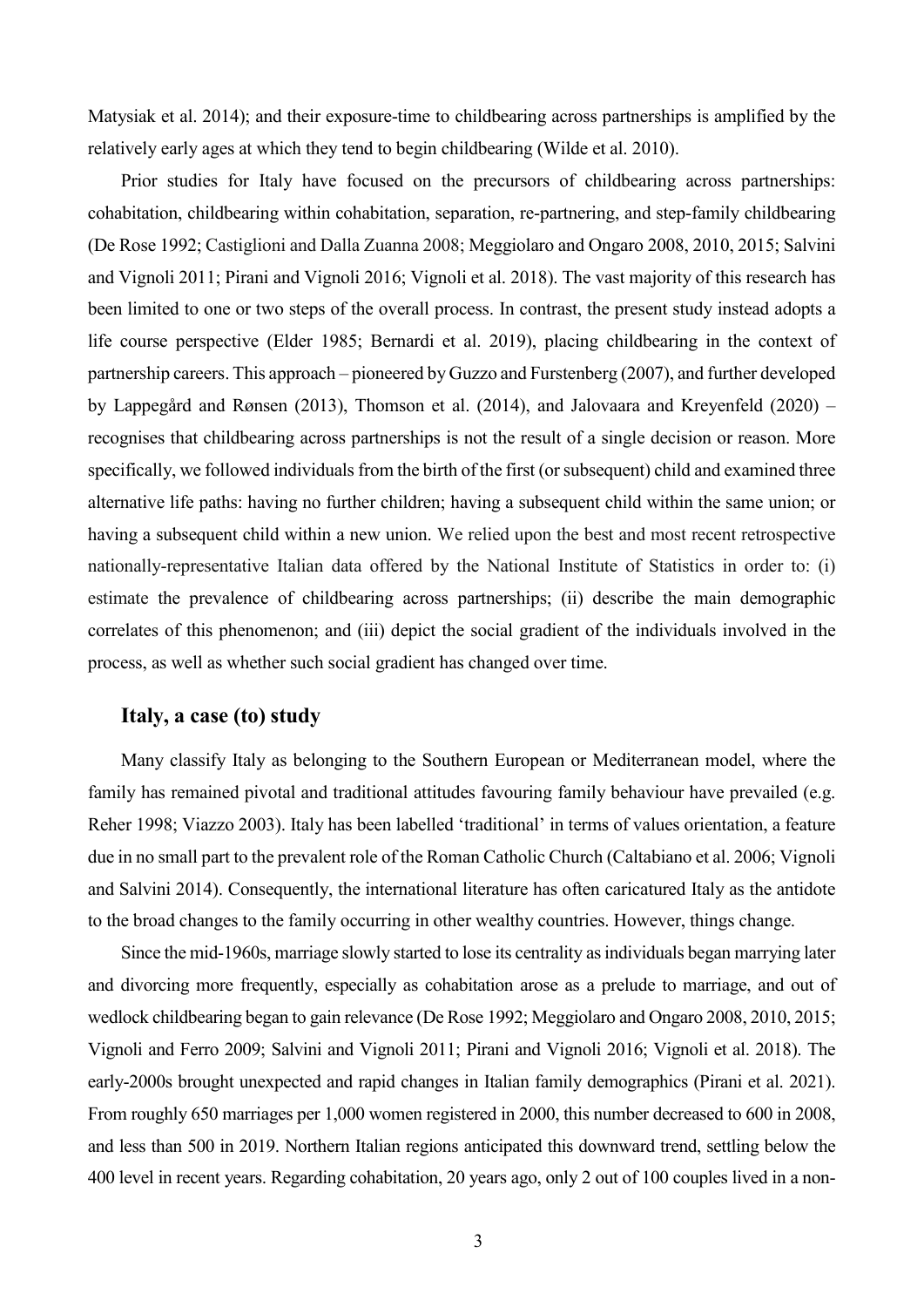marital union. Currently, approximately 16% of young and adult Italians (but 22% of Northern ones) choose this form of family arrangement, at least for a part of their relationship. In recent years, roughly one third of children are born out of wedlock (most often in cohabitations), with even higher percentages in Northern and Central regions (35–39%). The rising dynamicity of union patterns is even more visible when examining marriage dissolutions, and again differs by region. Marital separations have experienced a slow but continuous rise since Italy's 1970 divorce law was introduced, but an acceleration to this growth was registered at the turn of the new century (Istat 2015; Guarneri et al. 2021; Pirani et al. 2021), passing from roughly 150 separations out of 1,000 marriages in the '90s to roughly 270 in mid-2000s (corresponding to 80 and 144 divorces, respectively). Since this time, union dissolutions have continued to diffuse, and in recent years roughly 340 out of 1,000 marriages dissolve – although this level is lower for some Southern regions (approximately 260). Cohabiting couples are characterised by higher levels of dissolution rates compared to their married counterparts (Bastianelli and Vignoli 2021).

In contrast to these lively family-related transformations, total fertility has remained anchored to (lowest-)low levels across the last couple of decades. From the mid-1960s, Italian fertility started to decline from the replacement level, with a certain delay relative to other European countries, but registered a vertiginous decline since the '80s. However, over the last 20 years, fertility levels have stagnated at approximately 1.3–1.4 children per women on average. Interestingly, in Italy, unintended childbearing is quite limited, probably due to reproductive decisions being carefully managed by couples: fertility realisations are highly consistent with previously stated intentions (e.g. Rinesi et al. 2011); and negative fertility intentions in particular have been proven to be almost perfect predictors of subsequent realisations (Régnier-Loilier and Vignoli 2011). In addition, also rates of adolescent pregnancies are extremely low (Castiglioni et al. 2001; Sedgh et al. 2011).

Italy is also widely-recognised as the European country with the highest mean age at first birth. On average, Italian women in the late-1990s gave birth to their first child around the age of 28, and the continuous and constant increase raised this age to 31 and over in 2016, which was approximately 1.5 years higher than the European average. Naturally, the record-high mean age at first birth leaveslimited room for separation, remarriage, and having a second child with another partner (see also Castiglioni and Dalla Zuanna 2008).

Proponents of the Second Demographic Transition (SDT) (Lesthaeghe and van de Kaa 1986) tend to interpret the changes that have occurred in recent decades as processes driven by the emancipation from traditional social norms. Accordingly, these new family patterns began to spread across more secularised individuals, as well as those with the highest socioeconomic profiles, coming from higher social origin families, and living predominantly in the north of the country (Pirani and Vignoli 2016; Caltabiano et al. 2019). De Sandre (1980) was the first to show the increase in marital instability among women of high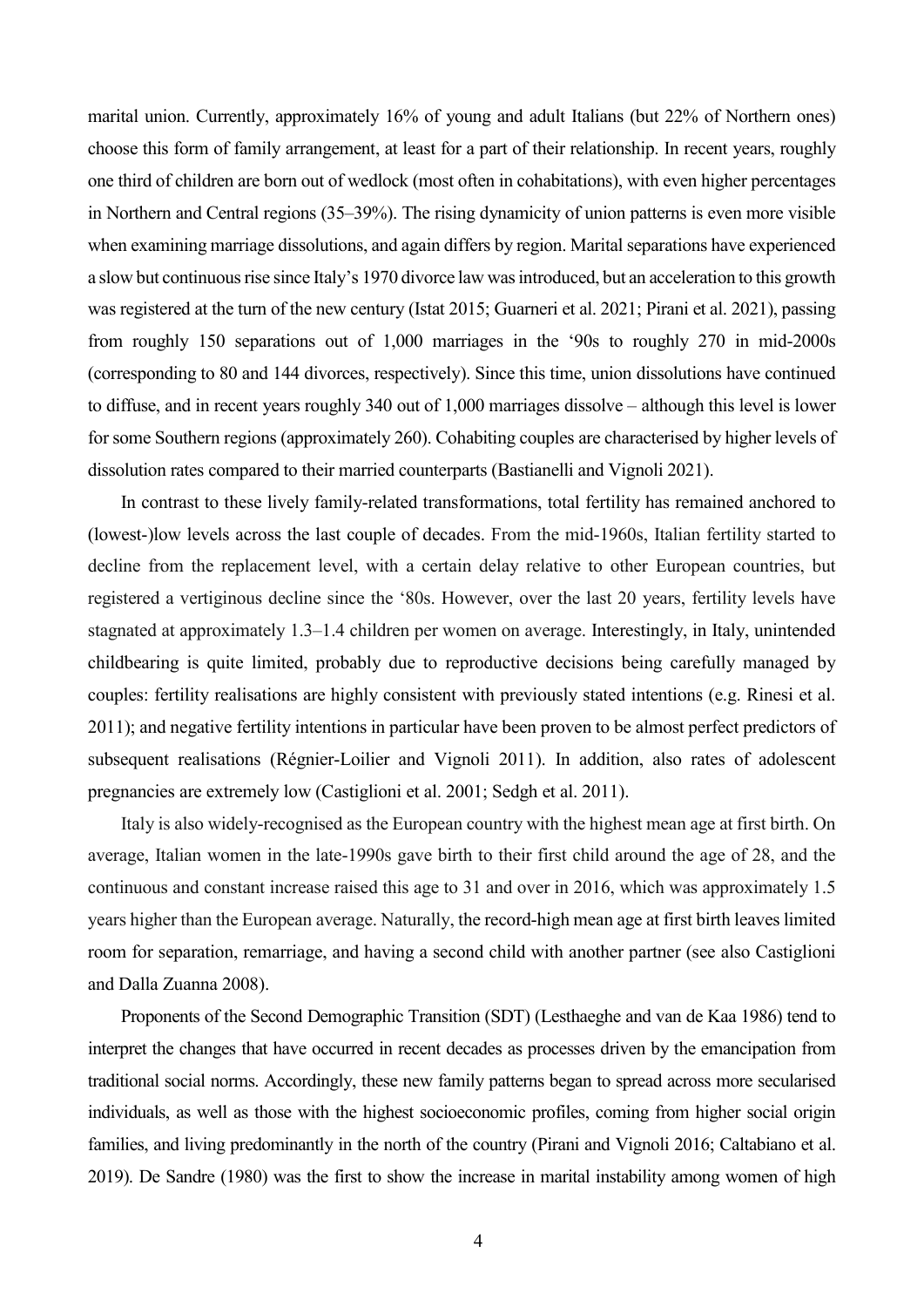socio-economic status in the first half of the 1970s, a finding later confirmed by, among others, De Rose (1992) and Vignoli and Ferro (2009) on micro data. More recently, however, during a rapid rise in separations, Salvini and Vignoli (2011) found evidence to suggest a weakening in the positive educational gradient, as the rate of separation seemed to be increasing more abruptly among the less educated, while plateauing among the highly educated. Regarding the rise of cohabitation, research focusing on Italy has shown that highly-educated women initiated its diffusion, but the educational gradient is becoming null, or even negative, among the younger cohorts that are increasingly more likely to enter cohabitation as a first union (Guetto et al. 2016). Gabrielli and Vignoli (2013) also illustrated that, in most recent periods, the wellknown North–South gradient in the diffusion of new family patterns – i.e. the greater prevalence of cohabitation and divorce in the secularised north – weakened. Regarding re-partnering, while Meggiolaro and Ongaro (2008) found no significant educational gradient, they illustrated that re-partnering was still more common in Northern Italy, likely due to the opportunities of a second union being facilitated by a higher acceptance of new family behaviours from family, peers, and society in general.

In Italy, the Catholic Church has maintained a stronger and more marked presence in the socialization of young people when compared to other European contexts, such as France or Spain (Caltabiano et al. 2006). Additionally, the role of parental normative pressures on children's decisions concerning family and sexual life is especially important there due to the strength of family ties and obligations (Guetto et al. 2022). Parents tend to discourage non-normative behaviour in their offspring, and even adults tend to feel a high degree of parental pressure when making their own choices (Vignoli and Salvini 2014). Hence, strong family ties affect the rate at which new family behaviours are adopted, thereby fostering traditional family structures (Reher 1998). However, more highly-educated parents may be more open to accepting the adoption of new family behaviours on behalf of their children (Di Giulio and Rosina 2007).

At the intersection of these major areas of change, a new reality is that a potentially sizeable and relevant fraction of adults has (or will have) biological children with more than one partner. Such a possibility for Italy has hitherto been ignored by researchers and policymakers alike. Italy is absent from the literature on childbearing across partnerships, which instead has foregrounded wealthy countries with higher separation rates and less traditional family patterns. As such, our focus on the Italian context meaningfully complements the literature on childbearing across partnerships.

#### **Childbearing across partnerships: the background**

#### *Between socio-cultural explanations and demographic fundamentals*

The process of childbearing across partnerships has been squeezed between socio-cultural and other, more mechanic, demographic forces. In recent decades, scholars have examined the connection between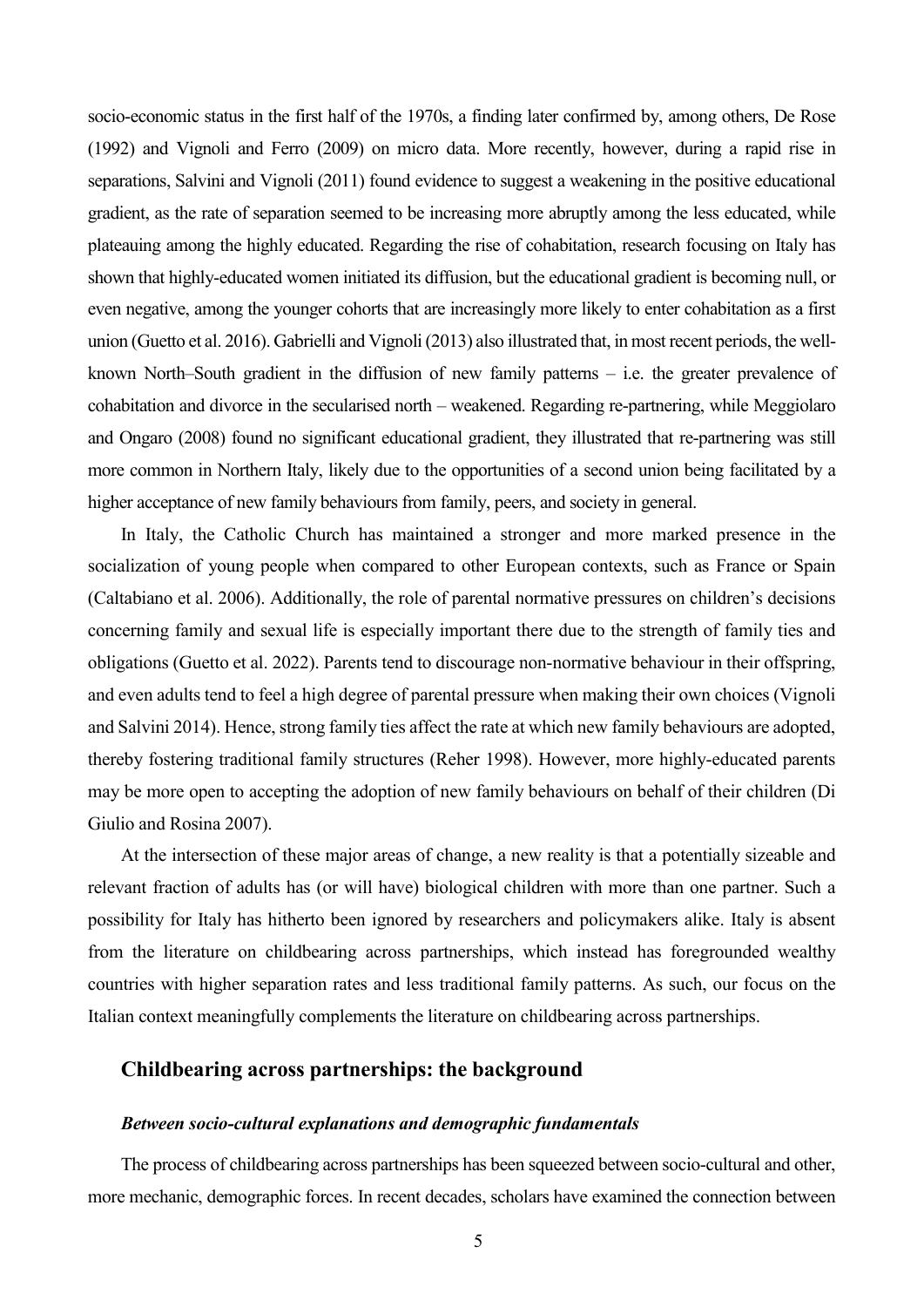socio-cultural shifts and family changes observed in the wealthiest countries under the umbrella of the SDT narrative. The underlying idea of the SDT is that, in Western societies – and in Nordic ones in particular – the centrality of the family is declining in favour of more liberal demographic behaviours, such as divorce, cohabitation, and childbearing within cohabitation (Van de Kaa 1987). These new behaviours are viewed as the progressive independence of individuals who place a growing importance on self-realisation, psychological well-being, and their own personal freedom of expression. Accordingly, the rise of individualism and secularisation has prompted shifts in the moral code, thereby instigating and enabling major changes to family behaviour (Lesthaeghe 2020).

A new population-wide behaviour does not appear instantaneously, in fact. Rather, it initially emerges among certain population sub-groups (the so-called trendsetters, or forerunners, who usually belong to the top of the social pyramid), and later, if 'appealing', spread to others (Livi Bacci 1986). William J Goode's (1962, 1970, 1993) argument regarding marital breakdown and societal factors illuminates the dynamics beyond this diffusion process. He argued that, at least initially, only couples from the highest social strata had the intellectual and economic means to divorce. Later, as divorce's social acceptability increased, and its legal and economic barriers began to dissipate, the relationship between social status and divorce flagged and even reversed. Goode thus argued that marriage dissolution would, in all probability, eventually become more common at the bottom of the social hierarchy. Extending Goode's argument to other family events – including childbearing across partnerships – is relatively straightforward. In essence, the diffusion of new behaviours is ignited by a 'social vanguard' comprised of highly-educated individuals from upper-class families; then, as time passes, new family arrangements become democratised across social groups (Esping-Andersen and Billari 2015; for divorce, see Härkönen and Dronkers 2006, Matysiak et al. 2014; for the diffusion of cohabitation, see Ní Bhrolcháin and Beaujouan 2013).

These socio-cultural shifts facilitate the diffusion of new family patterns, in turn fostering childbearing across partnerships. Nonetheless, fundamental demographic forces are also responsible for the level of diffusion of childbearing across partnerships. First, the overall level of fertility clearly affects the strength of the process (Schoen 2020). By definition, childless women, or those with a single child, cannot experience childbearing across partnerships. Second, the age at first sexual debut and (especially) at first birth influence both future childbearing and union behaviours (Brown 1999; Giordano et al. 2006). The postponement of first birth may possibly reduce the risk of separation, re-partnering, and second births with a possible new partner (Gibson-Davis 2011; Guzzo and Hayford 2011, 2012). Third, childbearing across partnerships is much higher in contexts where a high proportion of first births occur to single people. The United States is an archetypical example of such a context (Cherlin 2009).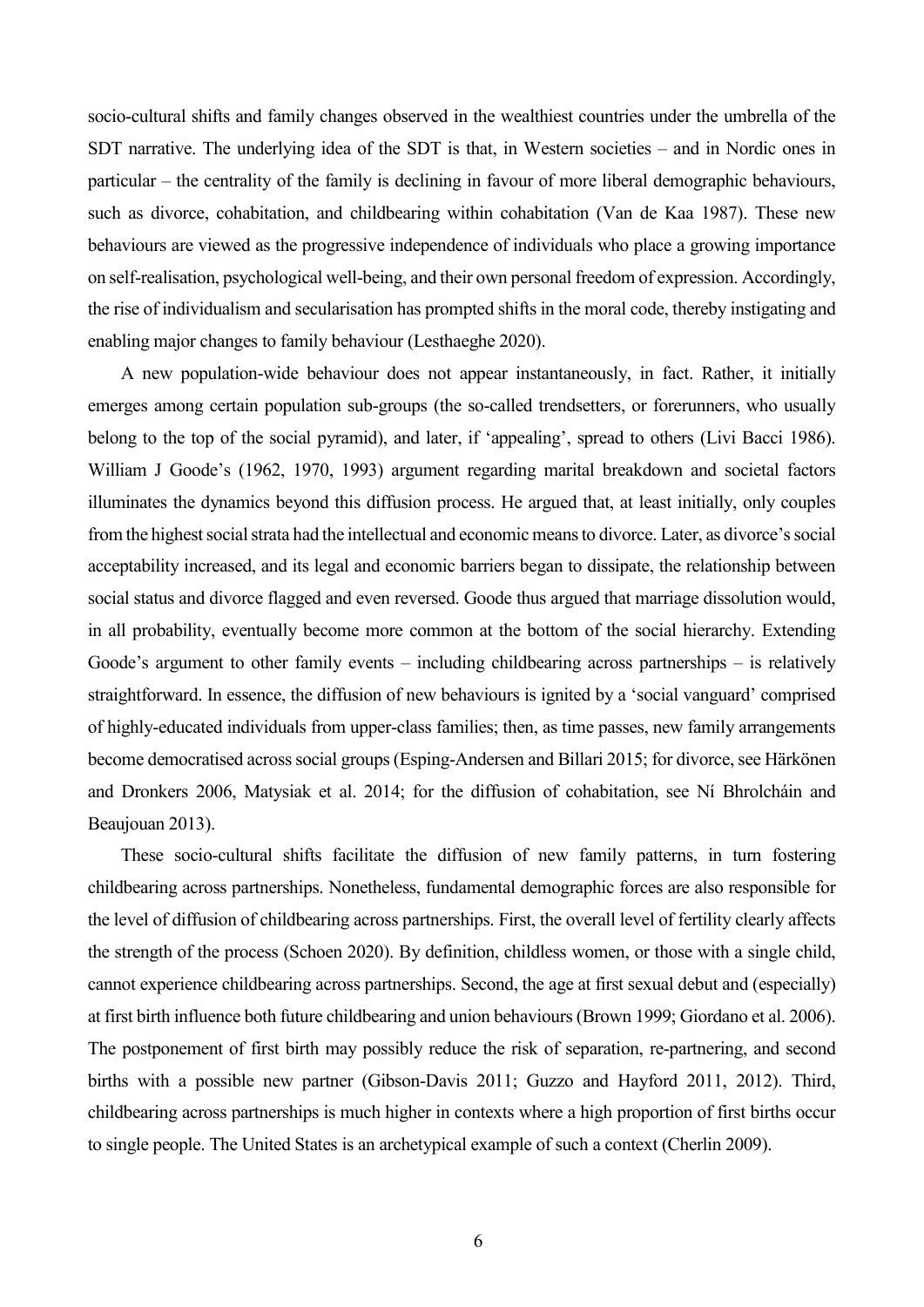#### *A methodologically challenging issue*

While an intuitive and straightforward definition of childbearing across partnerships can be easily proposed – i.e. the experience of having children with more than one partner – its demographic analysis requires at least three pivotal analytical decisions (Guzzo and Dorius 2016; Stykes and Guzzo 2019). These are not ancillary technical aspects, and require explicit discussion.

First, the choice of the perspective of analysis – whether that of parents or children – may lead to different results. Taking adults as the statistical unit of analysis denotes a preferable route if the interest is on documenting the prevalence of childbearing across partnerships and its associated characteristics (for more details, see Guzzo and Dorius 2016). One could derive conflicting estimates depending on which of the various subsets one considers, ranging from all individuals, to all parents who gave birth to a child, to all parents with at least two children. Conversely, when the researcher seeks to study children's outcomes arising from their parent's childbearing across partnerships experiences, the unit of analysis should consider the proportion of children having at least one half-sibling, or similar operationalisations (Guzzo and Dorius 2016). Due to our aims, we decided to focus on the adults' experience of this process. Specifically, for the prevalence estimate of childbearing across partnerships, we focused on parents with at least two children, or those technically eligible to have children with more than one partner, whereas for the study of the correlates we followed adult individuals from the birth of the first (or subsequent) child to the eventual experience of childbearing in a different union.

Second, the correct identification of the fatherhood and motherhood of a given child – which represents the foundation of childbearing across partnership studies – is heavily dependent on data availability. It would be optimal to have the possibility to consult population (administrative) registers, thus relying on a unique identification code that enables the linkage between children and biological parents beyond the existence of an enduring union. Unfortunately, this is only available for a restricted number of countries (e.g. the Nordic ones in the European context, see Lappegård and Rønsen 2013; Jalovaara and Kreyenfeld 2020), or indeed rarely publicly available at all (Guzzo and Dorius 2016). The typical shortage of administrative data fuelled the development of different strategies for identifying childbearing across partnerships, taking advantage of survey data, which typically collect retrospective fertility and union histories. This information enhances the possibility to *indirectly* identify childbearing across partnerships using birth and partnership histories, assuming that different union spells represent different partners, or that a child is from a specific partner if the date of birth lies within the start and end dates of said union. Accordingly, childbearing across partnerships is proxied by multiple-union childbearing. A number of assumptions must be made regarding, for instance: the correspondence between spells of co-residence and partner identification; the recall precision for event timing; or the births outside unions (Guzzo and Dorius 2016). These assumptions may lead one to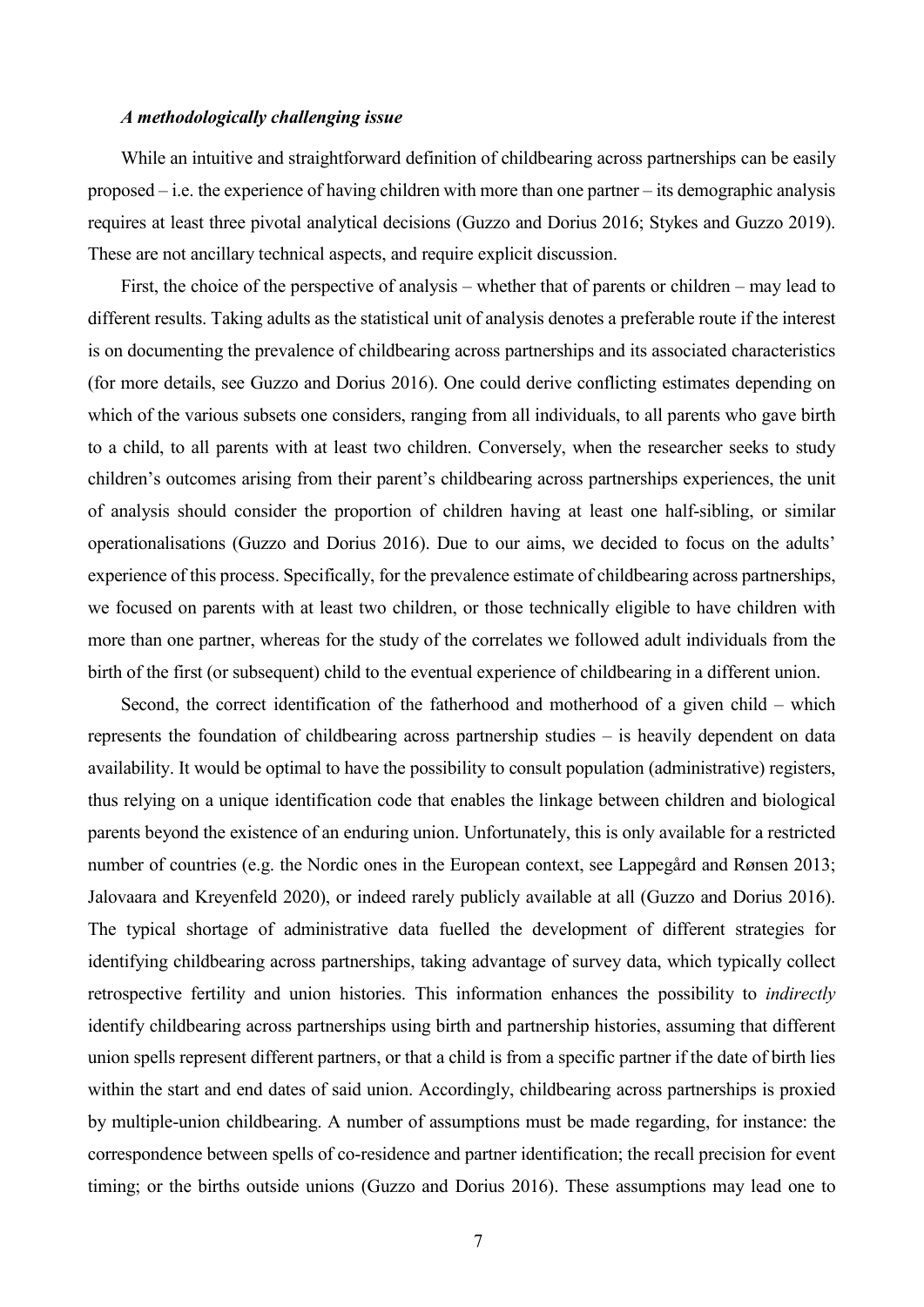overestimate the prevalence of childbearing across partnerships, especially in context where births outside co-residential unions are frequent (Stykes and Guzzo 2019). An alternative identification strategy is possible when the survey *directly* asks respondents if they have had children with more than one partner. Whereas the need of assumptions is more relaxed in this case, Stykes and Guzzo (2019) noticed that a potential social desirability bias might induce respondents to hide multiple union births, thereby leading to an underestimation of the phenomenon, especially for women and in more traditional contexts. Comparing alternative identification strategies, Stykes and Guzzo (2019) concluded that both approaches could produce credible estimates, with differences confined in a reasonable narrow range of values. Due to data constraints, we adopted a fertility and union career perspective, identifying childbearing across partnerships through the *indirect* method. In addition, we opted to provide minimum and maximum interval estimates to account for the possible assumptions, thus enhancing the robustness of our estimates (Stykes and Guzzo 2019).

Third, paths towards childbearing across partnerships are various, each of them implying other demographic processes over the life course. Specifically, childbearing across partnerships is intimately connected with the union formation/dissolution processes (Guzzo 2014), thereby raising endogeneity issues. It has been widely established that non-marital unions are generally less stable than marital ones, even in the presence of children (e.g. Manning et al. 2004), thus enhancing the probability of childbearing across partnerships (e.g. Lappegård and Rønsen 2013; Lappegård and Thomson 2018). Moreover, while having children with a different partner is not impossible within an ongoing union, we should note that it is relatively unlikely (Guzzo 2014). The propensity to re-partner once the previous union has dissolved – and its gender differentials (Monte 2019) – is also expected to be of consequence. It is thus reasonable to imagine that never-married individuals and those who experienced a union disruption are more likely to have children from multiple unions. Given its endogenous nature, previous research seems conflicted as to whether partnership history must be accounted for in the analysis of childbearing across partnerships. While some researchers have opted to exclude this variable (e.g. Jalovaara and Kreyenfeld 2020), others have tested various specifications (also according to data availability), such as marital status at first birth (e.g. Carlson and Furstenberg 2006; Manlove et al. 2008; Lappegård and Thomson 2018), prior marriage (Thomson et al. 2014), and marital history (Lappegård and Rønsen 2013; Monte 2019). Eventually, we decided to exclude any measure of union history from our model (see also our robustness checks).

#### *Empirical evidence*

Bearing in mind that different selections of the study populations and analytical perspectives produce estimate variations(Guzzo 2014; Guzzo and Dorius 2016), much of the literature has supported a prevalence of childbearing across partnerships ranging from slightly above 6% to over 20% of parents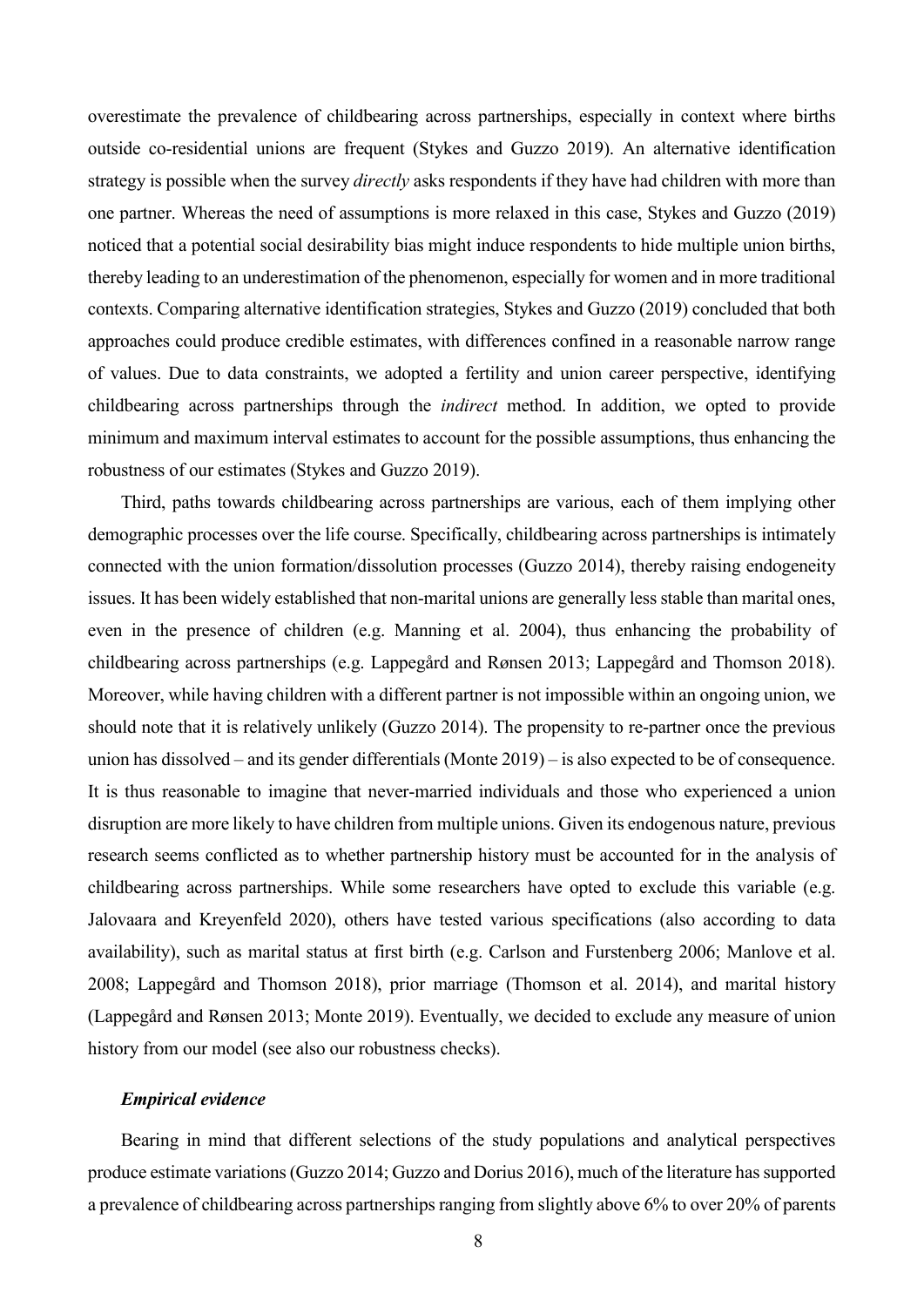(of those of adult age) across European countries (e.g., Thomson et al. 2014, 2021; Jalovaara and Kreyenfeld 2020). In the United States, roughly one third of parents are estimated as having had children across partnerships (Monte 2019; Thomson et al. 2021). Thomson, Gray, and Carlson (2020) estimated that childbearing across partnerships constitutes up to 9% of total fertility in Europe and over 20% in the United States.

The demographic correlates of childbearing across partnerships have been previously explored. Men and women tend to experience multiple-union childbearing differently (Monte 2019) due to the gendered characteristics of fertility constraints, union dissolution, re-partnering, and co-residence with former child(ren). The final result – also influenced by individual preferences and desires (Thomson 2004; Beaujouan and Solaz 2013) – is rarely straightforward. For instance, German, Finnish, and Norwegian women (Lappegård and Thomson 2018; Jalovaara and Kreyenfeld 2020) have shown (somewhat unexpected) higher rates of having a further child with a new partner than men, especially when the first child was still young, but negligible gender differences were found in Sweden (Lappegård and Thomson 2018). Low age at first birth has been consistently found to be a strong predictor of childbearing across partnerships for both females and males. The longer 'exposures' to entering and exiting relationships (which fosters childbearing) is especially amplified by adolescent pregnancy (Carlson and Furstenberg 2006; Thomson et al. 2014). Parity also shapes childbearing across partnerships. Indeed, the probability of experiencing childbearing across partnerships declines as a parent already has two or more children – which also decreases the likelihood of forming a new partnership (Thomson et al. 2012). Finally, partnership experience (when included, e.g. Carlson and Furstenberg 2006; Manlove et al. 2008; Lappegård and Rønsen 2013; Thomson et al. 2014; Lappegård and Thomson 2018; Monte 2019) indicated that for the never married, unmarried at first birth, or those who experienced a marital dissolution, the likelihood for childbearing across partnerships is generally higher.

The social gradient in childbearing across partnerships has also been explored. Lappegård and Rønsen (2013) showed that, for males, the likelihood of having a child with a new partner is positively related to both socioeconomic advantage and disadvantage. Thomson et al. (2014) clearly highlighted a negative educational gradient in childbearing across partnerships in Australia, the United States, Norway, and Sweden. Additionally, interaction models by time period also showed that the negative educational gradient in childbearing across partnerships only emerged in recent years, and became steeper in the 2000s. Finally, Jalovaara and Kreyenfeld (2020) analysed childbearing across partnerships in Finland and Germany. While they found no consistent relationship between education and childbearing across partnerships in Germany, a low level of education appeared to be associated with an increased likelihood of having children with different partners in Finland.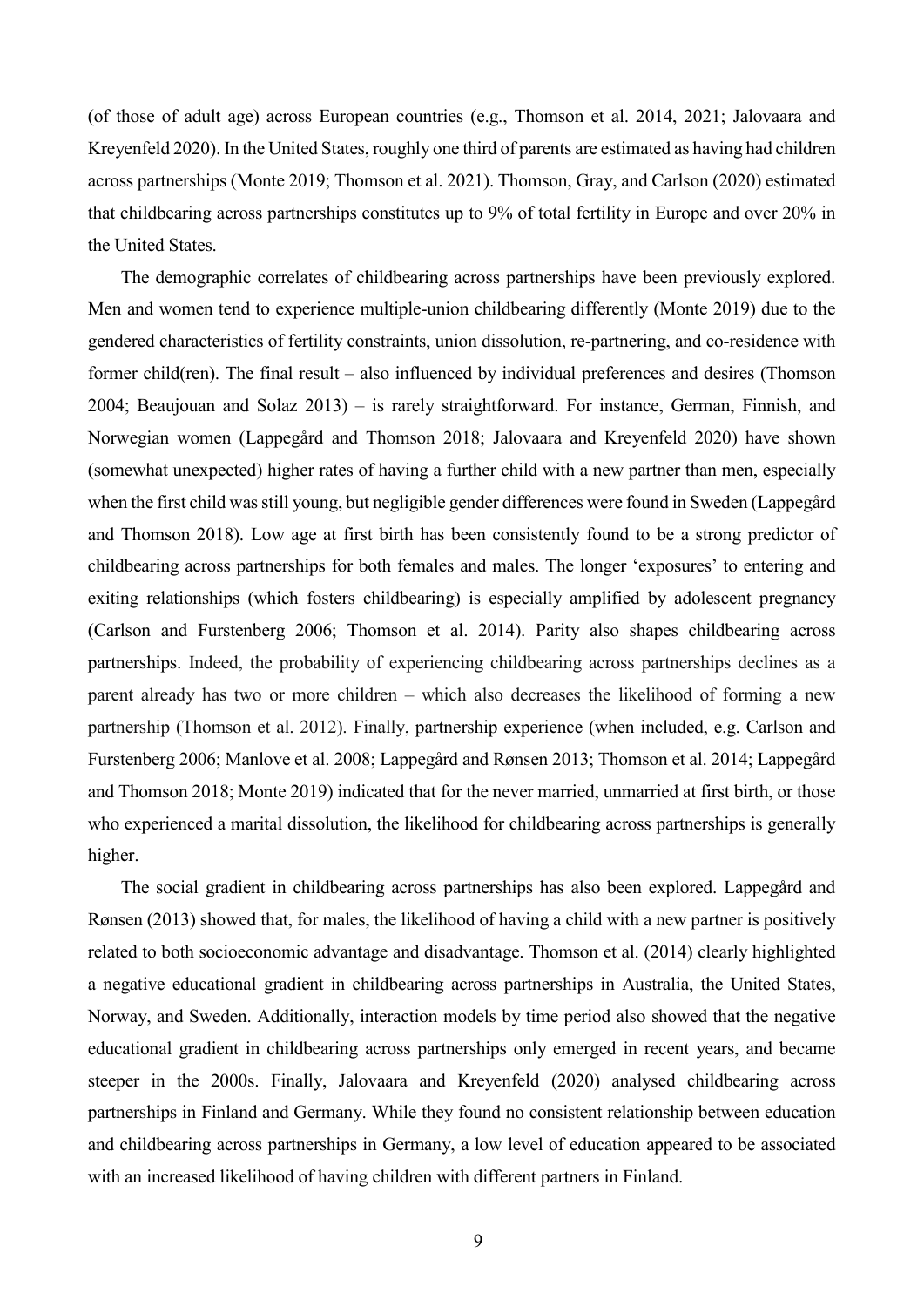#### **Research questions**

Three research questions for Italy guided the present paper.

• RQ1 (Prevalence): How many individuals have children across partnerships? We expected the phenomenon of childbearing across partnerships to involve a lower share of parents compared to other countries. In Italy, the recent diffusion of family behaviours preluding childbearing across partnerships is on the rise, but this process is likely counterbalanced by important structural demographic forces, primarily low fertility, and a small proportion of births outside unions and at young ages.

• RQ2 (Demographic correlates): What factors are associated with the probability of having children across partnerships? We anticipated Italy to have similar demographic correlates of childbearing across partnerships to those of other countries. Much of this similarity would likely be due to the role of 'fertility fundamentals' (Thomson et al. 2014: 502), namely that the share of the phenomenon is known to decrease with parity and age at first birth.

• RQ3 (Social Gradient): What are the socioeconomic correlates of childbearing across partnerships? Are they changing over time? Similar to other new family patterns, we expected that the trendsetters of childbearing across partnerships in Italy would be less traditional individuals living in areas more open to the diffusion of new family patterns, or highly-educated people living in Northern Italy (Pirani and Vignoli 2016; Caltabiano et al. 2019). Nevertheless – and as observed for other familyrelated behaviours, such as cohabitation and union dissolution (Salvini and Vignoli 2011; Gabrielli and Vignoli 2013) – we advance the possibility that the positive social gradient of childbearing across partnerships is weakening over time as new family behaviours diffuse.

#### **Research Design**

#### *Data*

We obtained our data from the two Italian surveys on Families and Social Subjects(FSS) conducted by the National Institute of Statistics in 2009 and 2016. These are the most complete and reliable retrospective nationally-representative surveys on Italian individuals and their families. The former collected information on approximately 24,000 households for roughly 50,000 individuals, while the latter gathered data on 30,000 individuals aged 18 years and older, and both had an overall response rate of approximately 80%. Due to how the 2009 survey collected information for all individuals living in the household, we decided to select and include in the analysis only the record of the so-called 'reference person', who directly answered the survey (as was the case in the 2016 survey). These data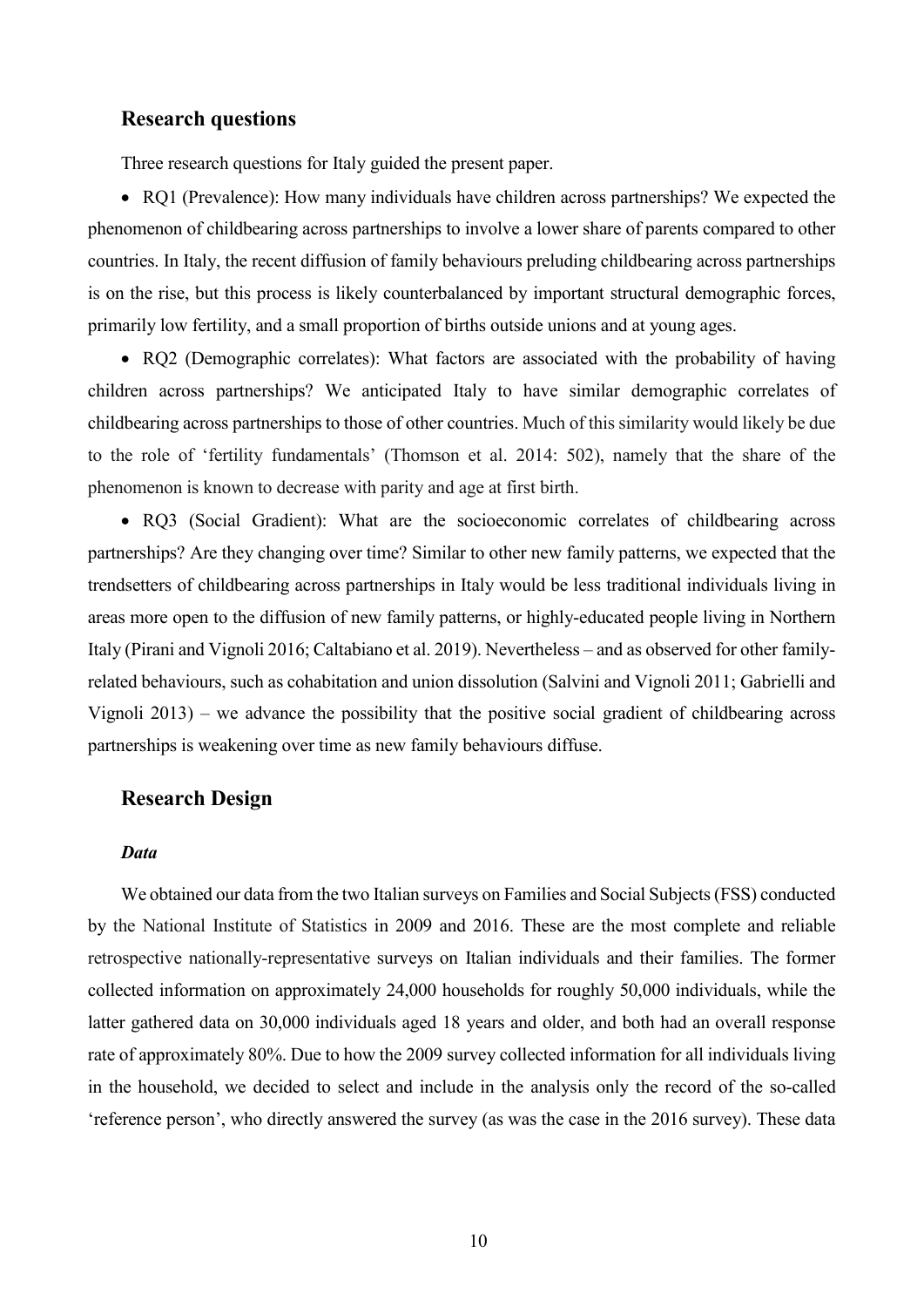include detailed information (recorded on a monthly basis) on men<sup>[4](#page-11-0)</sup> and women's partnership and childbearing histories, which allowed us to follow an event history approach. The respondents were asked to provide start and end dates for all of their unions, regardless of their duration.

To study childbearing across partnerships, we included both men and women aged between 25–54 at the time of the survey – corresponding to the cohorts born in 1955–1984 (for the 2009 survey) and 1962–1991 (for the 2016 survey). We focused on individuals with at least one child at the time of the survey. We excluded cases with missing values on union/fertility histories (roughly 0.5% of the sample) and adopted children (less than 1% of those reporting having children). Twin births were treated as single events. The analytical sample included 12,938 individuals with at least one child (7,680 men, 5,258 women) from both surveys (5,760 in 2009, 7,178 in 2016). The prevalence measure refers to the sub-sample of those with at least two children, which contained 8,196 individuals (4,941 men and 3,255 women; 3,726 surveyed in 2009 and 4,470 in 2016).

#### *Detecting childbearing across partnerships*

 $\overline{a}$ 

Given the nature of our data, there was no mother or father identification code available with which to securely detect both parents of each child. In line with Thomson et al. (2014; 2021) and Jalovaara and Kreyenfeld (2020), and aware of the possible limitations, we chose to follow the indirect approach for identifying childbearing across partnerships (Guzzo 2014; Guzzo and Dorius 2016). We thus compared the dates of childbearing and union histories, and attributed each birth to a specific union (and approximately to a specific partner). If two births originated from the same union, it was considered a case of same-union childbearing. However, if the respondent was engaged in different unions at the times of birth of two children, we considered this to be childbearing across partnerships (or multiple union). This method is well-suited for a country like Italy, where pregnancies occur almost entirely within co-residential unions (De Rose and Dalla Zuanna 2013). We did not distinguish between marital or non-marital cohabitation, and when a pre-marital cohabitation transformed into marriage, we considered it to be the same union. We studied the process considering all higher-order parity transitions, despite the large majority of cases pertaining to second born children.

This procedure allowed us to easily assign the overwhelming majority of cases (94%) to same or multiple union childbearing type. Nevertheless, in the remaining 6% of cases, the respondents were not involved in a partnership at the time of at least one childbirth, thereby frustrating the unequivocal event identification process. To disentangle these cases, we laboured under the assumption that births

<span id="page-11-0"></span><sup>&</sup>lt;sup>4</sup> In the 2009 household survey, husbands' childbearing histories had to be attached to them from the corresponding information of their wives' records.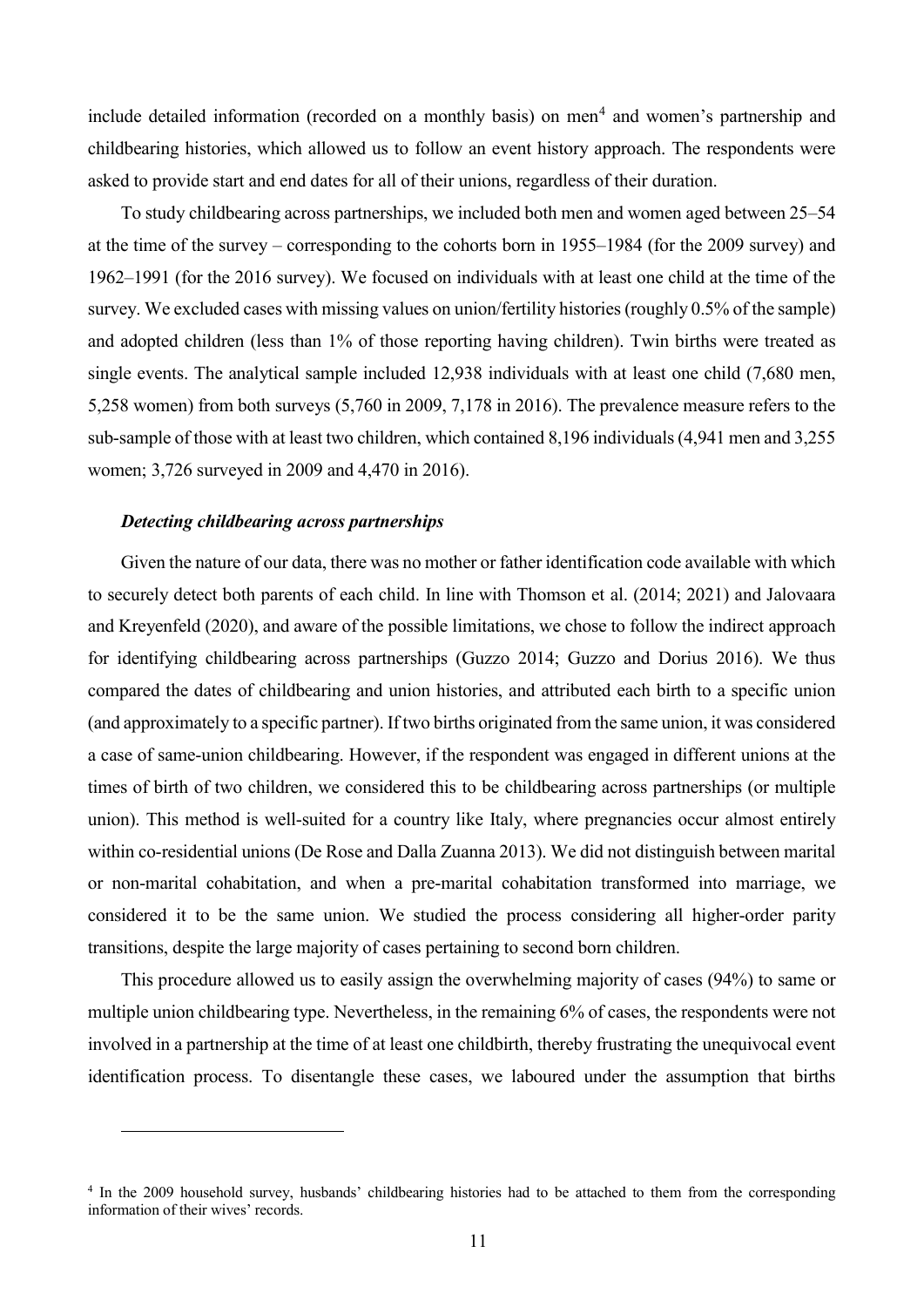occurring closely (before or after) a union formation involved the same partner (Kreyenfeld et al. 2017; Stykes and Guzzzo 2019), despite certain studies having occasionally documented the opposite (e.g. Guzzo 2017). In fact, pregnancies and births may occur when parents are not formally cohabiting, although a co-residing union generally soon follows. Alternatively, and even rarer, a union dissolution may occur briefly after pregnancy or birth. On average, the space between births appears closer for people who have a second child in the same union than for those having a second child with a new partner (Kreyenfeld et al. 2017). For the sake of clarity, we will here describe the strategy followed with reference to the second child; we applied a similar approach when considering subsequent children.

In some cases(4%), the first child was born during a non-union spell, with a second child following within a union. In these situations, we checked the time that elapsed between the first birth and the beginning of the union. When this time was less or equal to 5 years (which was the case over 75% of the time) we assumed that the two children originated from the same relationship, only attributing them to multi-partner when this amount of time was higher. Conversely, in other rare cases (0.7%), a respondent was in a union at the moment of the first birth, but not for the second. We considered these potentially ambiguous situations to be cases of childbearing across partnerships if the respondent reported no subsequent new union; in case of further union, we accurately checked the time (in months or years) that passed between the two unions and childbirth, attributing the latter to the closest union. Major complications arose in the case of subsequent births unrelated to unions, namely those during non-union spells (1.1%). Again, we accounted for the timing of childbearing and union histories, assuming that multiple non-union births originated from different partners only when there was a relatively long time span between union and birth events (i.e. higher than 5 years, which represented only a small number of these cases). Finally, the negligible percentage of cases where no union spells were reported by the individual (0.2%) were all considered as childbearing originating from different partners.

#### *Method*

To examine childbearing across partnerships from the perspective of individual fertility histories, we applied a discrete-time hazard regression and adopted a competing risk framework, following the route traced by Lappegård and Rønsen (2013), Thomson et al. (2014) and Lappegård and Thomson (2018). Competing risk models are suitable when studying a transition from one origin state (i.e. having had one child), but there is more than one destination or type of event (i.e. having a subsequent child in the same or in a different union), under the assumption that these destinations are mutually exclusive.

The risk set was composed of individuals technically eligible to bear children across partnerships (namely, those who have had at least one child). We thus followed individuals from the year of the birth of their first child until the year of birth of their second. We identified a new birth originating from a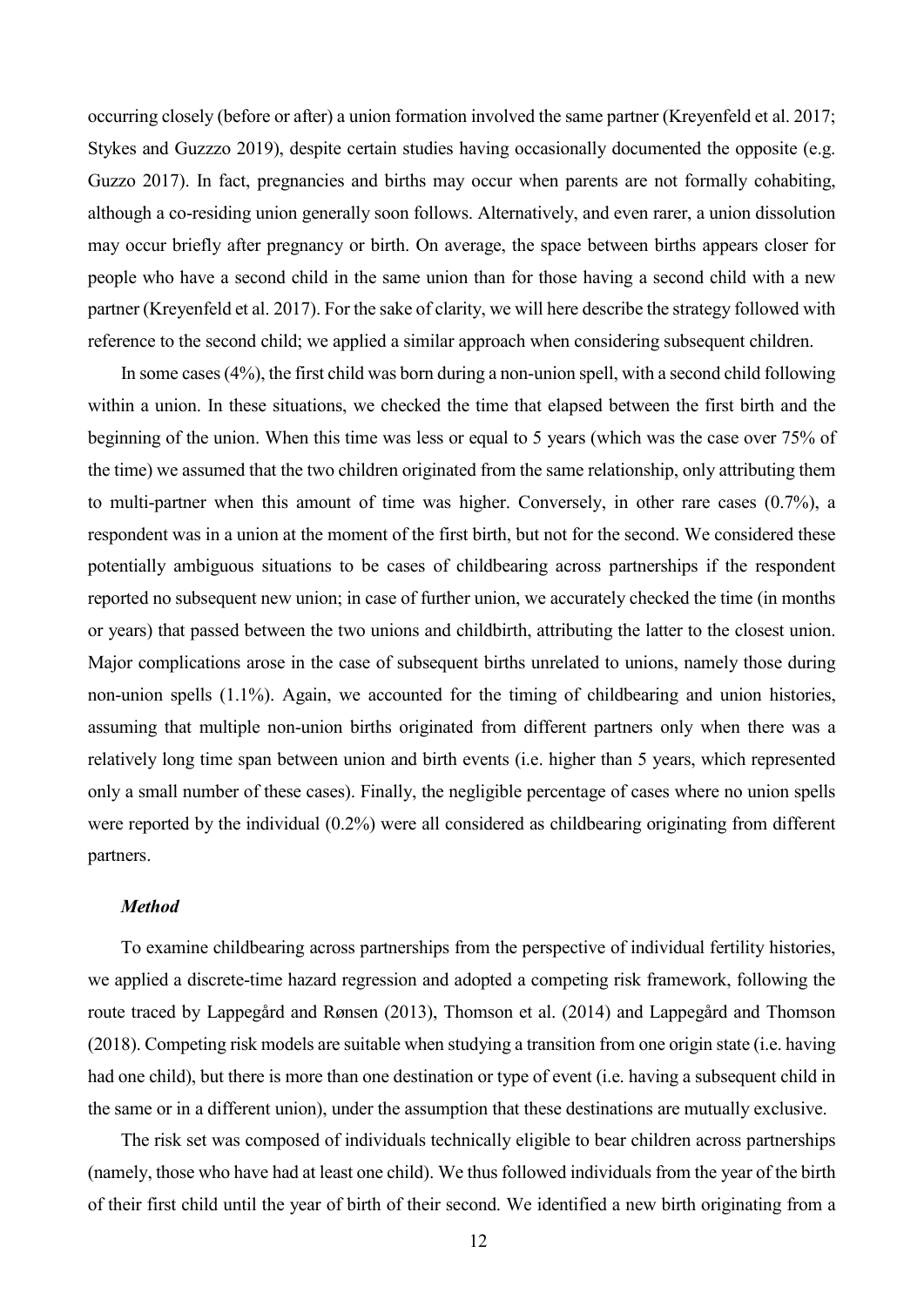new union as a case of childbearing across partnerships, excluding further observations. If the new birth occurred within the same union, we continued our observation, but at parity two. In case of no additional children, we ceased our observation when the individual reached the age of 49 or at the time of interview.

We indicated with R the types of event. In the case under study,  $r=1$  if a second (or further) child was born in the same union; and *r*=2 if the child was born in a different union. If *no event* (no second child) occurred in the time interval considered,  $r=0$ . To obtain the discrete-time (cause-specific) hazard, or the conditional probability, of an event of type *r* during interval *t* for individual *j*, we estimated a discrete-time multinomial logistic regression model. The multinomial logit specification implies the estimation of R equations contrasting event type *r=1,2* with *no event* (*r=0*) to estimate the cause specific hazard  $h_j^{(r)}(t)$ , which is expressed as follows in the logit form:

$$
log\left(\frac{h_j^{(r)}(t)}{h_j^{(0)}(t)}\right) = a^{(r)}(t) + \beta^{(r)}x_j^{(r)} + \gamma^{(r)}z_j^{(r)}(t) + u_j^{(r)}.
$$

According to this equation,  $\alpha$  represents the baseline duration – i.e. the time since previous birth measured in years – which we modelled with a piecewise specification: 1–2 years, 3–4, 5–9, 10–14, or 15 years or more;  $x_j$  is a vector of time-constant covariates; and  $z_j$  is a vector of time-varying covariates.  $u_j^{(1)}$  and  $u_j^{(2)}$  follow a multivariate normal distribution. We estimated the model using STATA Software, version 15.

#### *Variables*

The discrete-time hazard regression model controls for some demographic fundamentals and socioeconomic characteristics. As we jointly considered males and females, we included an indicator variable (*male*; *female*) in the model specification, together with the age at first birth (*24 or younger*; *25–29*; *30 or over*). The model also controlled for the parity (*1*; *2*; *3 or more;* time-varying).

We focused on period developments of childbearing across partnerships in Italy so as to pinpoint changes in calendar time (Ní Bhrolcháin 1992). To control for changes over time, roughly accounting for variations across time in the antecedents of childbearing partnerships (union instability, non-marital childbearing, and cohabiting union trends; Manlove et al. 2008), we created a time-varying variable indicating the calendar time, starting at the beginning of the process (birth of the first child) and updating it by year, which was then collapsed into two large periods: *2003 or before* and *2004 or after*. We identified this threshold also considering the diffusion of union dissolutions in Italy, a key precursor of childbearing across partnerships. As previously discussed, at the end of the '90s and the beginning of 2000s, marriage separations registered an impressive increase which, will still rising, began to decrease in pace from approximately 2004.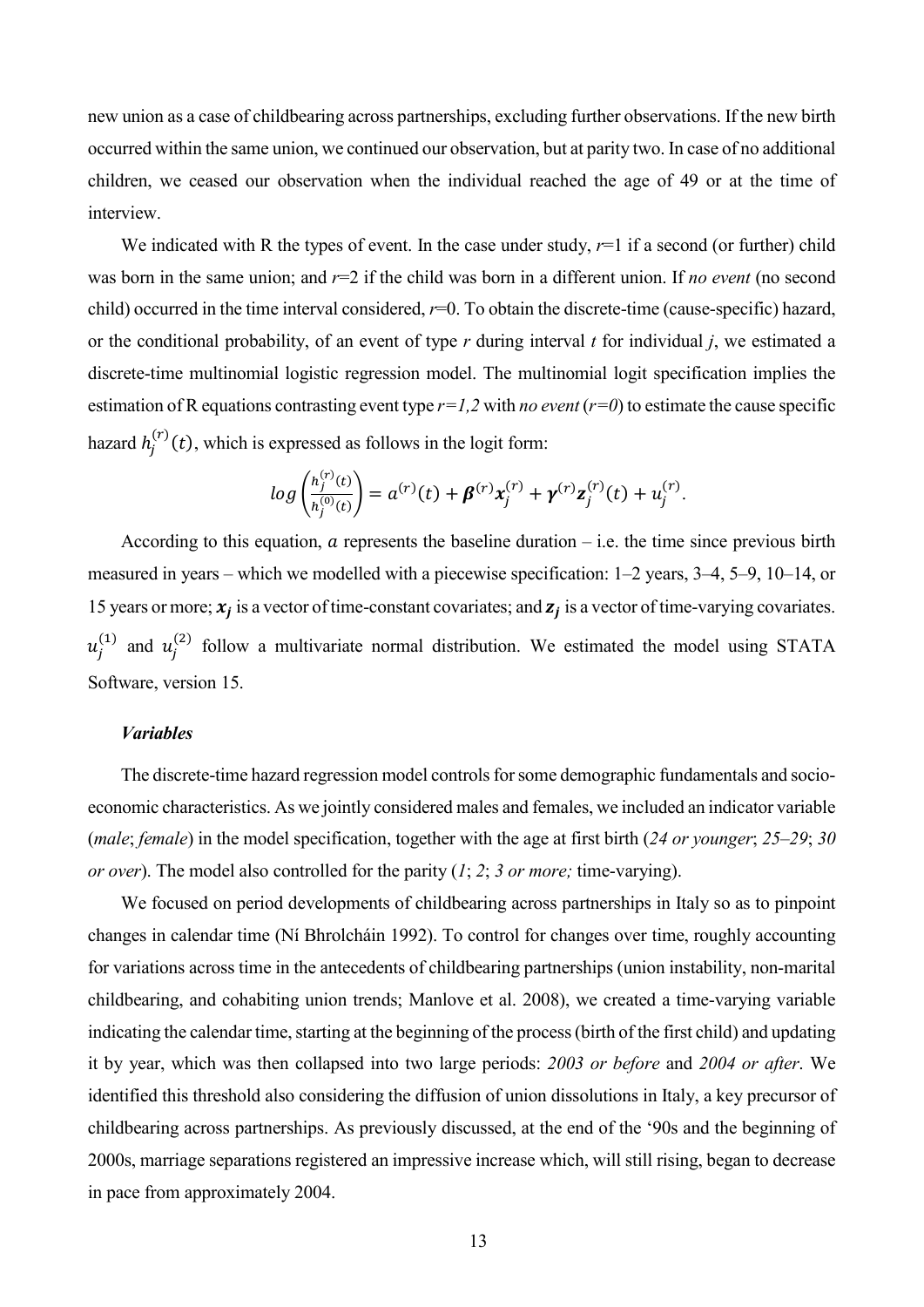|                       |  |  | <b>Table 1</b> – Exposures (person-years) and occurrences, by socio-demographic characteristic, absolute |  |
|-----------------------|--|--|----------------------------------------------------------------------------------------------------------|--|
| and percentage values |  |  |                                                                                                          |  |

|                               | Exposures      |               | Additional child in |               | Additional child in |               |  |
|-------------------------------|----------------|---------------|---------------------|---------------|---------------------|---------------|--|
|                               |                |               |                     | same union    | multiple unions     |               |  |
|                               | absolute value | $\frac{0}{0}$ | absolute value      | $\frac{0}{0}$ | absolute value      | $\frac{0}{0}$ |  |
| <b>Total</b>                  | 165,646        | 100.0         | 10,058              | 100.0         | 409                 | 100.0         |  |
| <b>Years from prev. child</b> |                |               |                     |               |                     |               |  |
| 1/2                           | 40,845         | 24.7          | 2,735               | 27.2          | 27                  | 6.6           |  |
| 3/4                           | 30,064         | 18.1          | 3,644               | 36.2          | 53                  | 13.0          |  |
| 5/9                           | 47,745         | 28.8          | 3,181               | 31.6          | 171                 | 41.8          |  |
| 10/14                         | 27,451         | 16.6          | 436                 | 4.3           | 109                 | 26.7          |  |
| $15+$                         | 19,541         | 11.8          | 62                  | 0.6           | 49                  | 12.0          |  |
| Gender                        |                |               |                     |               |                     |               |  |
| men                           | 91,977         | 55.5          | 6,037               | 60.0          | 187                 | 45.7          |  |
| women                         | 73,669         | 44.5          | 4,021               | 40.0          | 222                 | 54.3          |  |
| <b>Parity</b>                 |                |               |                     |               |                     |               |  |
| $\mathbf{1}$                  | 76,130         | 46.0          | 7,885               | 78.4          | 302                 | 73.8          |  |
| $\overline{2}$                | 71,279         | 43.0          | 1,768               | 17.6          | 78                  | 19.1          |  |
| $3+$                          | 18,237         | 11.0          | 405                 | 4.0           | 29                  | 7.1           |  |
| Age at 1st child              |                |               |                     |               |                     |               |  |
| 24 or younger                 | 53,360         | 32.2          | 2,954               | 29.4          | 239                 | 58.4          |  |
| 25-29                         | 59,029         | 35.6          | 3,620               | 36.0          | 105                 | 25.7          |  |
| 30 or over                    | 53,257         | 32.2          | 3,484               | 34.6          | 65                  | 15.9          |  |
| Calendar year                 |                |               |                     |               |                     |               |  |
| 2003 or before                | 77,200         | 46.6          | 6,027               | 59.9          | 199                 | 48.7          |  |
| 2004 or after                 | 88,446         | 53.4          | 4,031               | 40.1          | 210                 | 51.3          |  |
| <b>Education</b>              |                |               |                     |               |                     |               |  |
| Lower-secondary               | 95,403         | 57.6          | 5,662               | 56.3          | 235                 | 57.5          |  |
| Upper-secondary               | 52,395         | 31.6          | 3,159               | 31.4          | 122                 | 29.8          |  |
| Higher                        | 17,848         | 10.8          | 1,237               | 12.3          | 52                  | 12.7          |  |
| <b>Parental education</b>     |                |               |                     |               |                     |               |  |
| Lower-secondary               | 135,967        | 82.1          | 8,081               | 80.3          | 302                 | 73.8          |  |
| Upper-sec. or higher          | 29,679         | 17.9          | 1,977               | 19.7          | 107                 | 26.2          |  |
| Area of residence             |                |               |                     |               |                     |               |  |
| North-Centre                  | 97,358         | 58.8          | 5,585               | 55.5          | 282                 | 68.9          |  |
| South                         | 68,288         | 41.2          | 4,473               | 44.5          | 127                 | 31.1          |  |

*Source*: Authors' elaborations on Italian FSS data, 2009, 2016.

Respondents' level of education was included as a time-varying specification, distinguishing between *lower-secondary*, *upper-secondary*, and *higher* education levels. Parental education – which we included as a marker for the family of origin's social background – was built as the highest educational level reached by parents, differentiating between *lower-secondary* vs. *upper-secondary or higher* education, a dichotomisation suggested by the extremely low share of tertiary-educated Italians in the oldest cohorts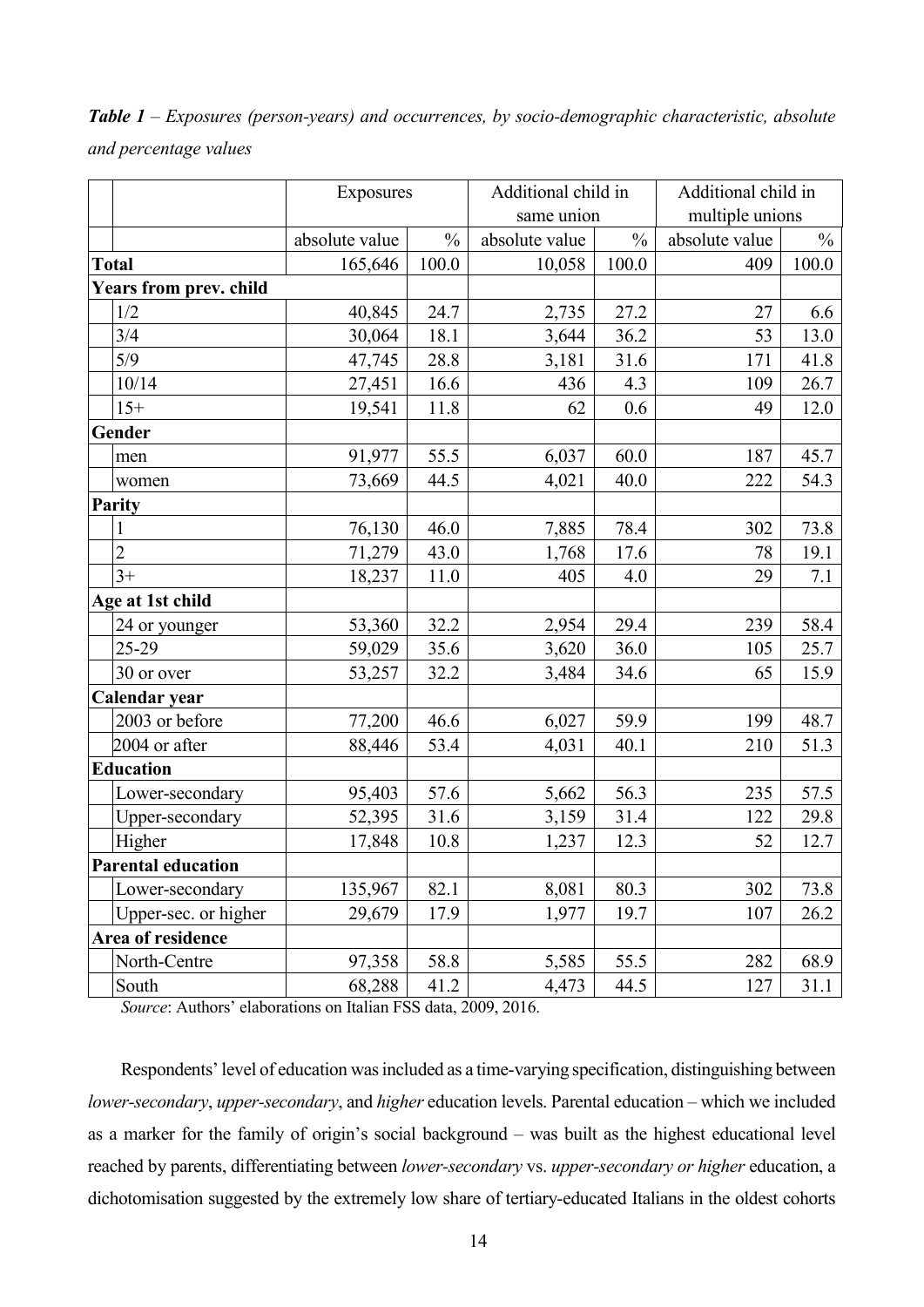(e.g. Barone and Guetto 2021). Finally, to account for Italy's well-established regional gradient, we added a control for the area of residence (*North-Centre* vs. *South*). In the last part of our analysis, in order to verify the change over time of the social gradient (if any), we interacted calendar time with respondents' education, parental education, and region (within the same model specification).

Descriptive statistics on the composition of the analytical sample, in terms of exposures and occurrences, are reported in Table 1. A total of 409 individuals included in our sample experienced childbearing across partnerships. Occurrences were, in some cases, irregularly distributed across the socio-demographic characteristics considered, but the categorisations chosen led to a substantial robustness of the model findings.

#### **Results**

#### *Prevalence*

Table 2 shows the prevalence of childbearing across partnerships among parents aged between 25– 54 with at least two children. We found that 5% of the sample – or, in terms of population-level estimates, some 490,000 parents – had children in multiple unions.

We found this to be more highly prevalent for women. Segmenting by parity illustrates that, as the number of children increases, so too does the prevalence of multiple-union childbearing. It also seems that childbearing across partnerships increases for younger cohorts, although the difference is not statistically significant.

We are aware that this prevalence may have been affected by the identification procedure adopted. To gain confidence in our estimates, we used two parallel strategies. First, we validated our results through another data source, namely the Italian Sample Survey on births. This contained a direct question asked to a sample of women who gave birth in 2012. They were asked whether all of their children were of the same partner, thereby making this survey a suitable alternative data source with which to directly address the prevalence of childbearing across partnerships. This data source revealed that over 4% of children had siblings of different parentage. The similarity with findings for women from the FSS convinced us of the soundness of the indirect identification of childbearing across partnerships. Interestingly, Stykes and Guzzo (2019) cautioned of the possibility that social desirability bias produces downwardly estimates, especially among women, of childbearing across partnerships when using direct questions.

Secondly, to account for potential distortions due to the assumptions made in the identification process, we attributed possibly ambiguous cases alternatively to same- or multiple-union, thus identifying a *bandwidth* for our prevalence estimate (Stykes and Guzzo 2019). When all potentially uncertain cases were coded as same union childbearing, the prevalence reduced to 4.2%, whereas it rose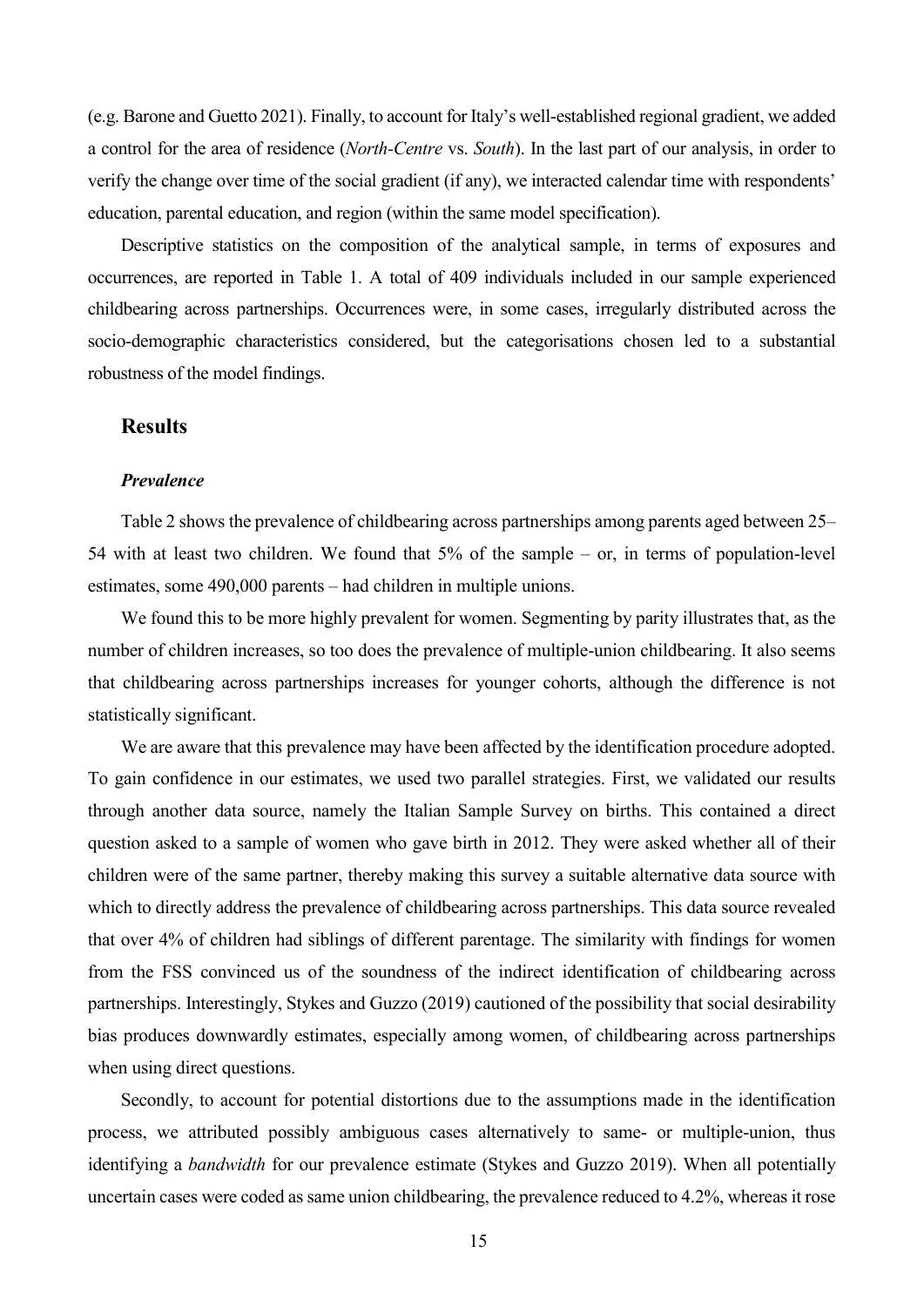to 6.0% when potential uncertain childbearing was considered as coming from multiple unions. These lower and upper bounds – while still confining prevalence across childbearing to limited values in Italy as compared to other countries – proved the phenomenon's certain relevance and further enhanced the validity of our results. According to this interval, we may estimate that between 410,000 and 580,000 Italians parents with at least two children are involved in multiple-union childbearing.

*Table 2 – Prevalence of childbearing across partnerships, weighted percentages. Individuals aged 25– 54 at the time of the survey who have at least two children*

|              | additional child in multiple unions |  |  |  |  |  |  |
|--------------|-------------------------------------|--|--|--|--|--|--|
| Total        | 5.0                                 |  |  |  |  |  |  |
| Gender       |                                     |  |  |  |  |  |  |
| Men          | 4.2                                 |  |  |  |  |  |  |
| Women        | 5.9                                 |  |  |  |  |  |  |
| N. children  |                                     |  |  |  |  |  |  |
| 2            | 3.6                                 |  |  |  |  |  |  |
| $3+$         | 9.6                                 |  |  |  |  |  |  |
| Birth cohort |                                     |  |  |  |  |  |  |
| 1955-64      | 5.0                                 |  |  |  |  |  |  |
| 1965-74      | 4.9                                 |  |  |  |  |  |  |
| 1975-91      | 5.2<br>$\cdot$ .<br>$-1$            |  |  |  |  |  |  |

*Source*: Authors' elaborations on Italian FSS data, 2009, 2016.

#### *Demographic correlates*

The model's results are reported in Figure 1 in terms of the predicted probabilities of having an additional child in a different union (and likely with a different partner) than the previous one. The confidence intervals are centred on the predictions and have lengths equal to  $1.39 \times$  standard errors. This is necessary for having an average level of 5% for Type I errors in pair-wise comparisons of a group of means (Goldstein and Healy 1995). Complete estimates, also for the likelihood of having an additional child in the same union, can be found in the Appendix.

In line with our previously estimated prevalence measure, the probability of childbearing across partnerships was relatively low: 0.23% on average (i.e. when covariates are at their reference level, depicted with a horizontal line in Figure 1). However, interesting differences emerged when considering the correlates of the process.

The probability of having a child in a different union seems to be at its lowest within 1–2 years after the first birth. However, it progressively rises in line with time since previous child birth, and reaches its peak between 5–9 and 10–14 years (0.37–0.41%) before reducing again. After a dissolution, time is needed for re-partnering and, consequently, for a new childbirth. Children in different unions tend to be relatively more spaced out in terms of birth than subsequent children within the same union (Kreyenfeld et al. 2017).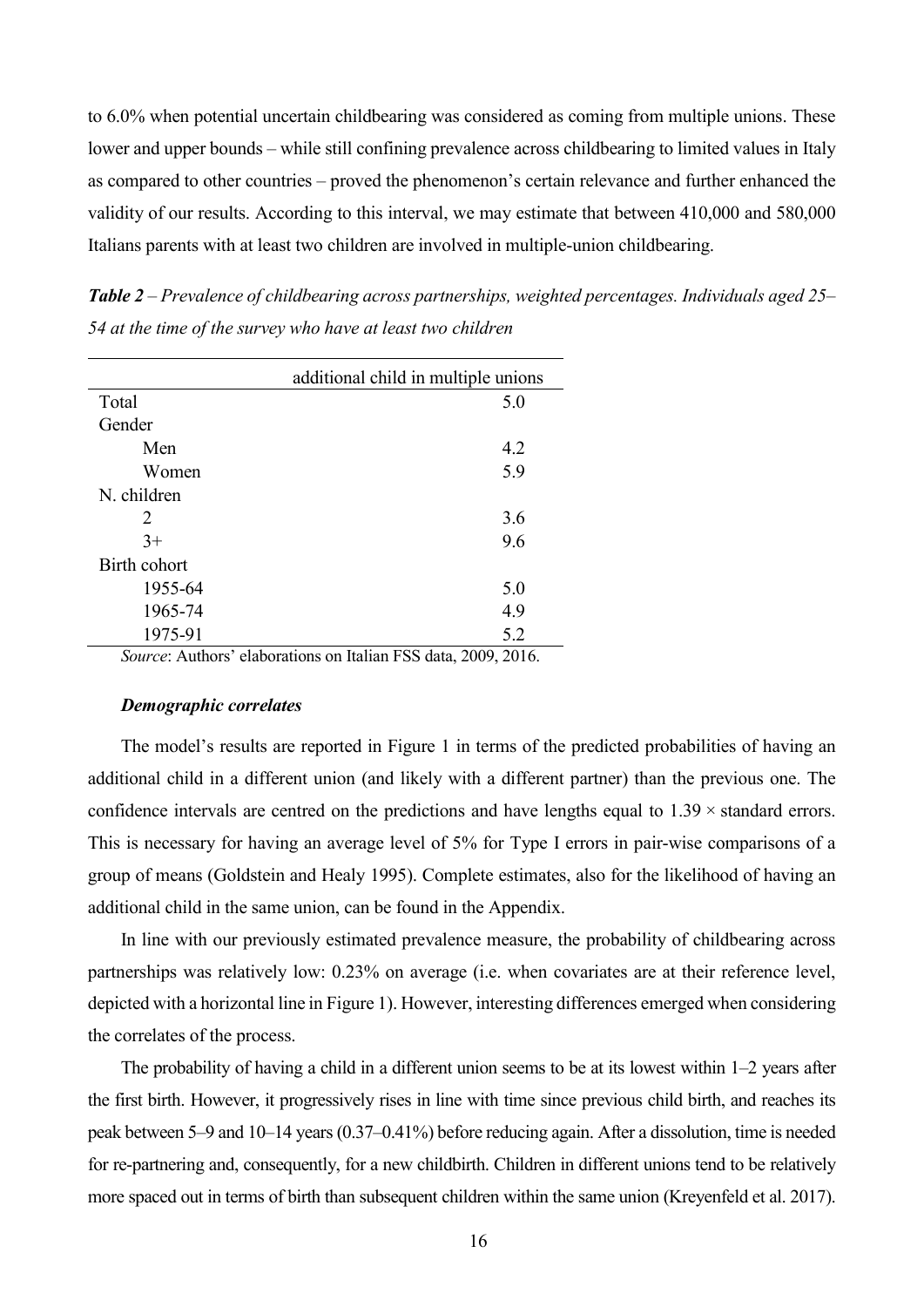Indeed, for this latter group, the highest probability of having a subsequent child was within 3–4 years from the previous one (see Table A1 in the Appendix).



*Figure 1 –Predicted probabilities of childbearing across partnerships. The results are from discretetime competing risk model*

*Note*: Horizontal red line: baseline probability averaged over the other covariates. CI for approximate 5% significance level for the comparison of pairs of predicted probabilities. *Source*: Authors' elaborations on Italian FSS data, 2009, 2016.

Gender differences did not emerge in the multivariable analysis, with a similar probability of having children across unions for men and for women (0.24 and 0.22%, respectively). Most new-partner births were second-rather than higher-order births, a result expected in the context of the Italian lowest-low fertility levels. The likelihood of having an additional child within a new union was highest for individuals with only one previous child, then declined rapidly along with the increase of parity (probability equal to 0.42% for parity 1, compared to 0.10–0.11 for higher-order parities).

We confirmed that an early timing of the first birth is associated with a higher chance of multiple-union childbearing. Our model estimated a probability equal to 0.52% for those who became parents before the age of 25 – which decreased to 0.18 and 0.09 for older age classes. Age at first birth seems decisive in higher-order parity fertility (see Table A1 in the Appendix), but is especially relevant in multiple-union childbearing.

As expected, Figure 1 shows a progressive increasing trend of the probability of childbearing across partnerships over time (0.26% in 2004 and after, relative to 0.21 before 2003). This result becomes increasingly relevant when one considers that the relative risk of having a second child within the same union slightly decreases over time (Table A1 in the Appendix).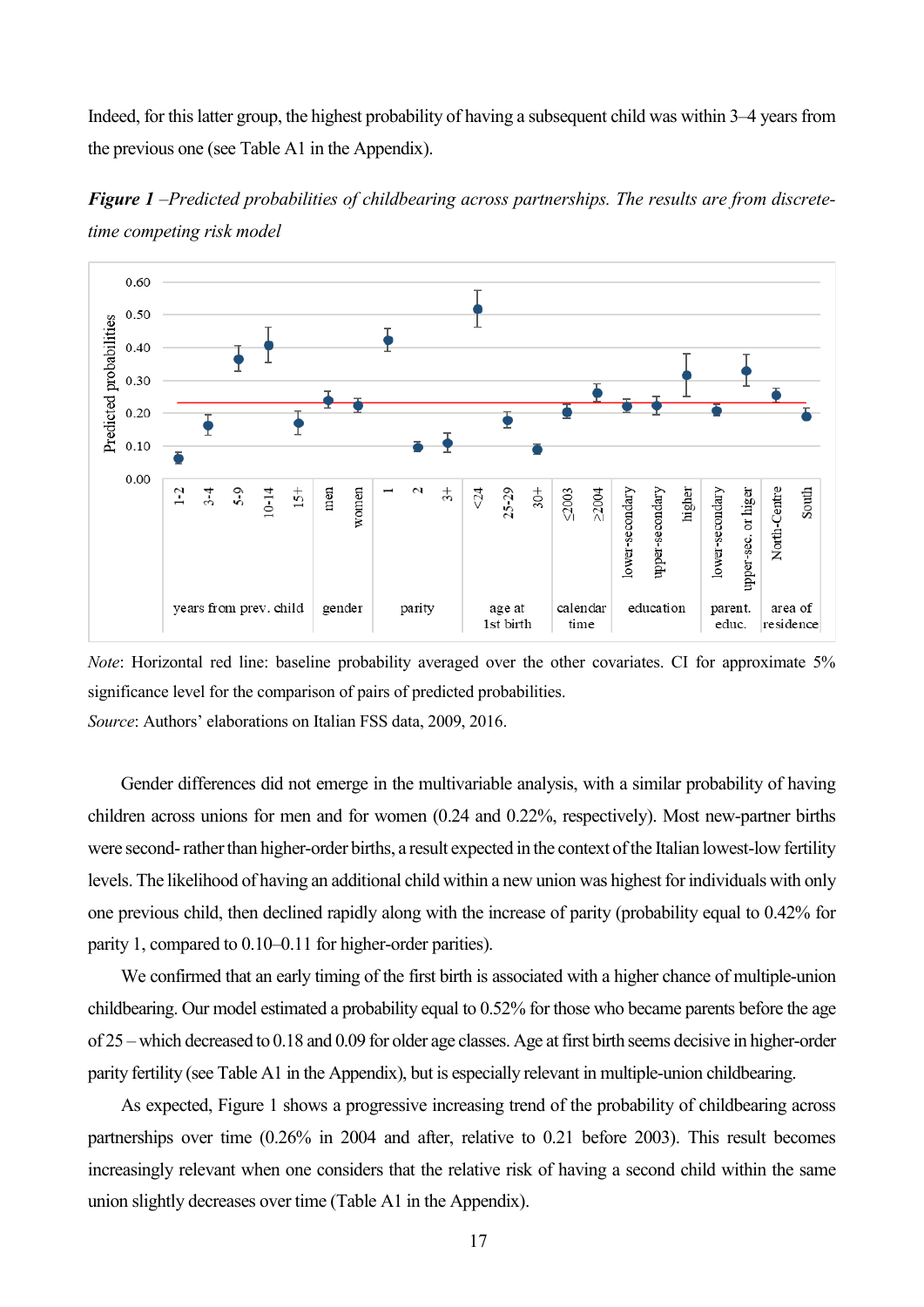#### *Social gradient*

 $\overline{a}$ 

Figure 1 also illustrates the social gradient in the childbearing across partnerships process. More highly-educated individuals seem to have an above-average likelihood to have children in different unions (0.32%). This seems to contradict the prevailing international literature, which has consistently stated that more lowly-educated individuals are overrepresented among multi-partner parents. A positive effect of higher education has been noticed for higher-order fertility in the Italian context (Impicciatore and Dalla Zuanna 2017). In line with this study, Table A1 of the Appendix shows that highly-educated people also display a greater probability of having additional children within the same union, although the effect seems especially relevant for multiple-union childbearing. We also confirmed the same positive gradient for parental education. Finally, as has been widely-established, Southern Italian regions are characterised by a lower diffusion of new family-related behaviours, which was mirrored by a reduced probability for residents of this area to experience childbearing across partnerships (0.19% vs. 0.26 for Northern Italy).

Having documented the existence of certain social gradients (in terms of respondents' and parents' education and area of residence) in the probability of having children in multiple unions, we then sought to explore whether this association has changed over time. Figure 2 shows the predicted probabilities of the social gradient in multiple-unions childbearing by calendar period (resulting from the three interactions simultaneously added to the main model previously estimated).<sup>[5](#page-18-0)</sup>

Regarding the respondents' level of education, the overall positive gradient previously described (again, see Figure 1) seems to hide a temporal variation. Until the beginning of the 2000s, childbearing across partnerships was mostly confined to higher educated trendsetters: highly-educated individuals exerted a probability of multiple-union childbearing equal to 0.30%, relative to 0.18 and 0.23 for lowersecondary and upper-secondary educated individuals, respectively. During the following period, the probability of having multiple-union children showed a moderate increase for higher-educated individuals (0.35%) but, importantly, it also increased for their less-educated counterparts (especially for those with the lowest education level, 0.28%). The disappearing of the educational gradient is therefore clear-cut.

<span id="page-18-0"></span><sup>&</sup>lt;sup>5</sup> We inspected the number of occurrences in each cell deriving from these interactions. Each crossing cell includes a sufficiently high level of events (only two cells involving higher educated individuals include 22 and 30 events in the two time-periods, respectively).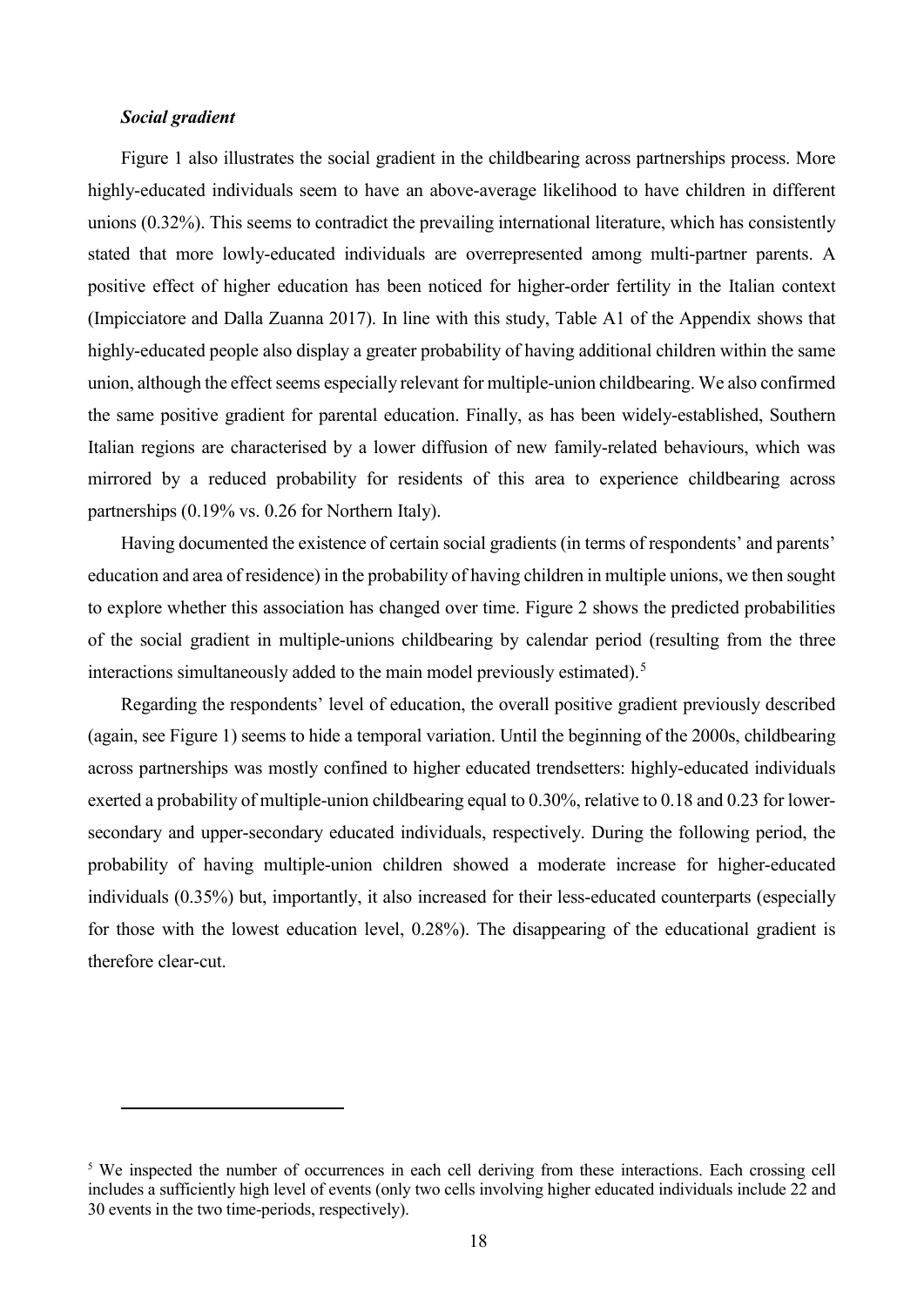*Figure 2 –Predicted probabilities of childbearing across partnerships. The results are from discrete time competing risk model, calendar time interacted with respondent education, parental education and area of residence. Model controlled for covariates included in Figure 1.* 



*Note*: Horizontal red line: baseline probability averaged over the other covariates. CI for approximate 5% significance level for the comparison of pairs of predicted probabilities. *Source*: Authors' elaborations on FSS data, 2009, 2016.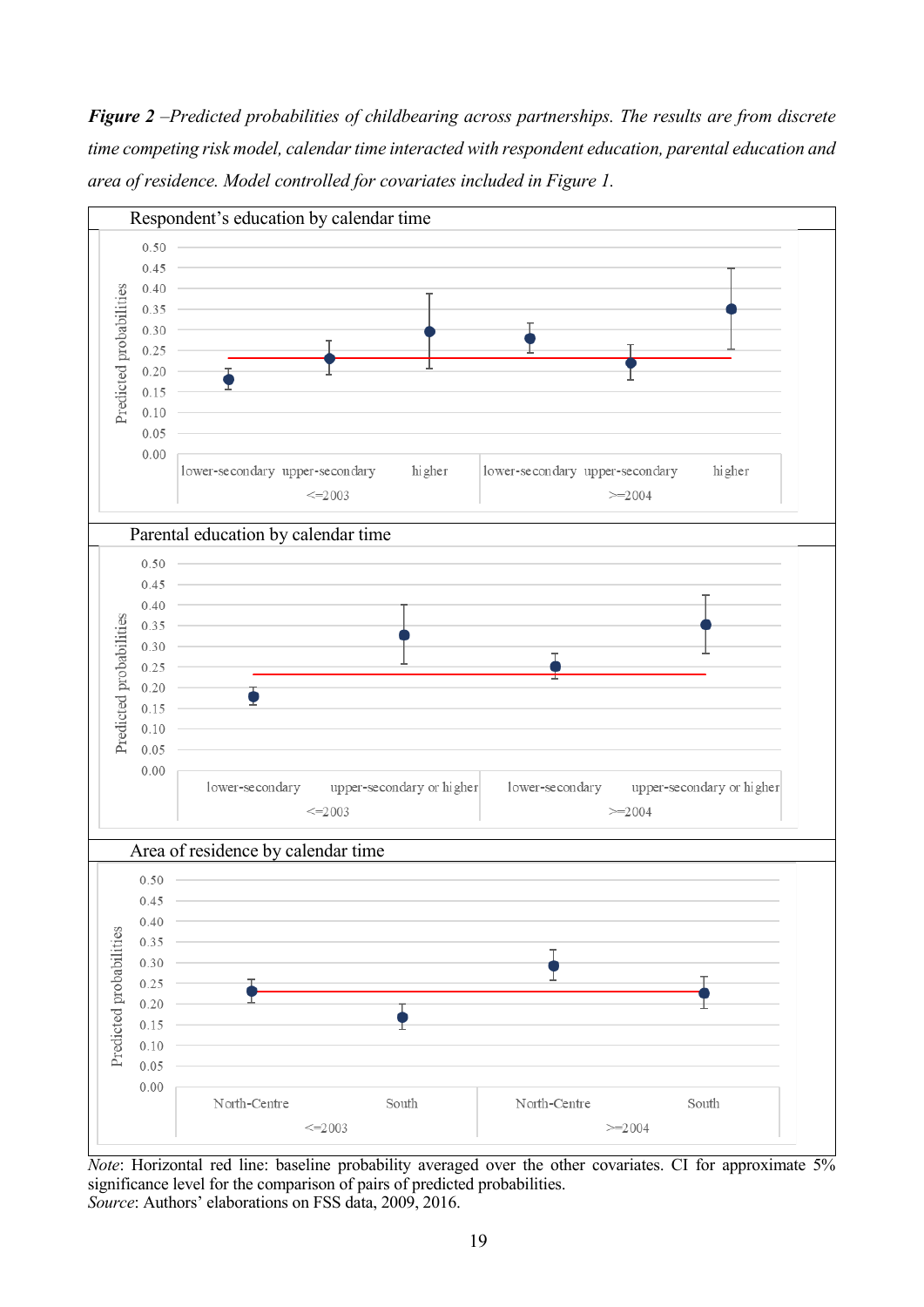A similar trend can be observed when considering the parental educational level. While in the most distant calendar period, the probability of childbearing across partnerships for individuals with highlyeducated parents was almost double that of those with lower-secondary educated parents (0.33 vs. 0.18%), the gap progressively reduced in the following period. Multiple-union children are nowadays almost equally likely across individuals regardless of parental educational level (0.25% for those with lower-educated parents vs. 0.35% for highly-educated parents).

Finally, variations over time clearly appeared for the regional gradient. The previously outlined Southern delay (see, again, Figure 1), derived from a regional gap which closed over time, and became irrelevant in recent years (probability equal to 0.29 for Northern and Central areas, and 0.23 for Southern ones after 2003, with overlapping confidence intervals).

#### *Robustness checks*

We ran a series of sensitivity checks to assess the robustness of the findings (results not shown here, but are available upon request). One may question whether our results were affected by the age selection made on the sample. Performing a check to include older individuals (namely those above the age of 54 at the time of the survey) showed no significant differences in our results, whether in terms of prevalence or characteristics associated with childbearing across partnerships.

Our analysis considered every child an individual had, whereas other studies have tended to focus only on the first two or three. We checked both possibilities but, given the substantial stability of the models' estimates, we decided to perform the analysis considering all higher-order parity transitions so asto slightly increase the sample size. Moreover, we did not censor observations after a certain exposure time; nevertheless, checks limiting birth intervals to a maximum of 20 years proved that this choice did not affect the study's substantial conclusions.

Regarding the model specification, we implemented a set of sensitivity checks. We first estimated separate models for men and women. Due to the reduced sample size, estimates generally presented higher confidence intervals, and the substantial absence of gender differences in the effects of the different correlates (in line with those here presented) convinced us to jointly report the results for men and women. Additionally, as some may question the inclusion of the age at first birth – older first-time mothers have less time in which to find a new partner and have additional children after union dissolution (Carlson and Fustenberg 2006; Gibson-Davis 2011; Guzzo and Hayford 2011, 2012) – we re-ran our models omitting this variable. Our findings were largely confirmed.

As previously noted, union status may be considered an endogenous variable in the process of (multiple-union) childbearing, leading to our decision to exclude it from the final model specification. When included for the robustness check, being in a union (time-varying specification) resulted in an association with a higher probability of having an additional child with the same partner, while not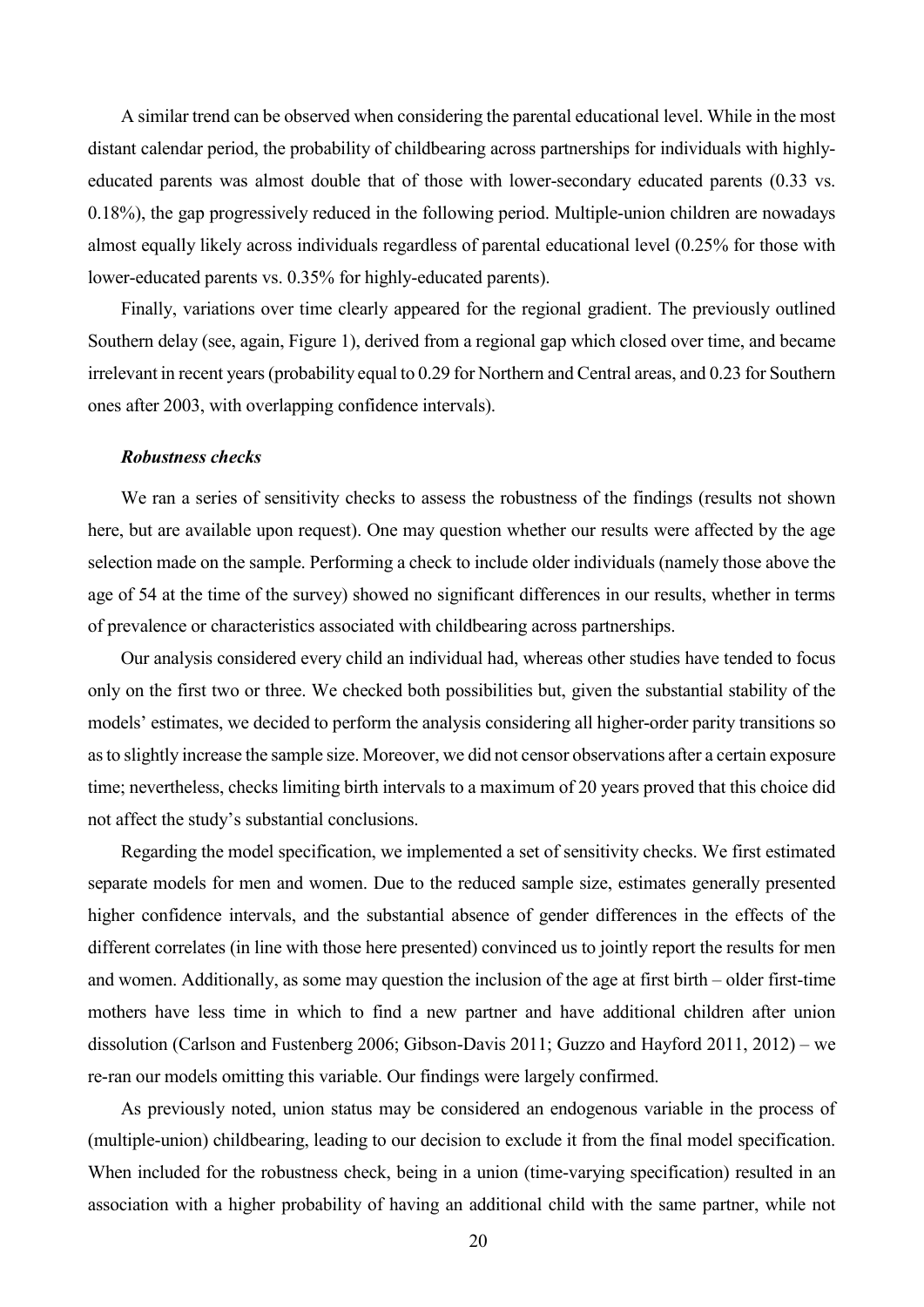being in a union increased the probability of multiple-union childbearing. Partnership status, in some sense, could account for the way events of interest were identified, but other correlate estimates were unaffected by the presence of this variable. Other variable specifications tested  $-e.g.$  partnership history (*never married*; *married, never divorced*; *married and divorced*) or union status at first birth (*not in union*; *cohabiting*; *married*) – performed as expected without altering the models' results.

Regarding the calendar time, we also tested other specifications accounting for small variations in the contrasting of the two periods, but the results remained virtually unchanged. Finally, following Stykes and Guzzo (2019), we also estimated models considering the different coding of potentially uncertain childbearing events (i.e. attributing ambiguous cases alternatively to 'same union' – lower bound – or to 'multiple unions' – upper bound) in order to document possible variations in the correlates' association. Our results proved robust in all of these different event specifications.

#### **Discussion**

Despite mounting evidence of childbearing across partnerships for several wealthy countries with relatively high parental separation rates (Carlson and Furstenberg 2006; Guzzo and Furstenberg 2007; Gray and Evans 2008; Manlove et al. 2008; Lappegård and Rønsen 2013; Monte 2019; Sykes and Guzzo 2019; Thomson et al. 2014; Thomson et al. 2020, 2021), previous research has hitherto neglected Mediterranean countries characterised by strong family ties, such as Italy. In response to this oversight, this study elucidates on prevalence, demographic correlates, and social gradient (and its change over time) of childbearing across partnerships for Italy.

First, we detected a share of childbearing across partnerships of 5% among parents aged 25–54 with at least two children; a population-level estimate ranging from 410,000 to 580,000 individuals, depending on the assumptions made. Most recent estimates of childbearing across partnerships by Thomson et al. (2021) were generated from Harmonized Histories survey data for Belgium, Bulgaria, the Czech Republic, Estonia, France, Georgia, Hungary, Lithuania, Norway, Poland, Romania, Spain (women only), and Sweden. Prevalence estimates suggest that the percentage of parents aged under 46 at the interview with at least two children who have had children with more than one partner ranges from roughly 6 to over 20%. Our estimate for Italy – based on the same methodology of Thomson et al. (2021), which considers whether all of the respondent's children are born in the same union or some in different union spells – suggests that this country displays the lowest share of childbearing across partnerships among the countries analysed in contemporary research. Nonetheless, this group is demographically and sociologically interesting. This group appears to be finding its place between socio-cultural changes that drive the diffusion of new family patterns and more structural demographic forces that limit its prevalence. On the one hand, several SDT markers in Italy, such as cohabitation,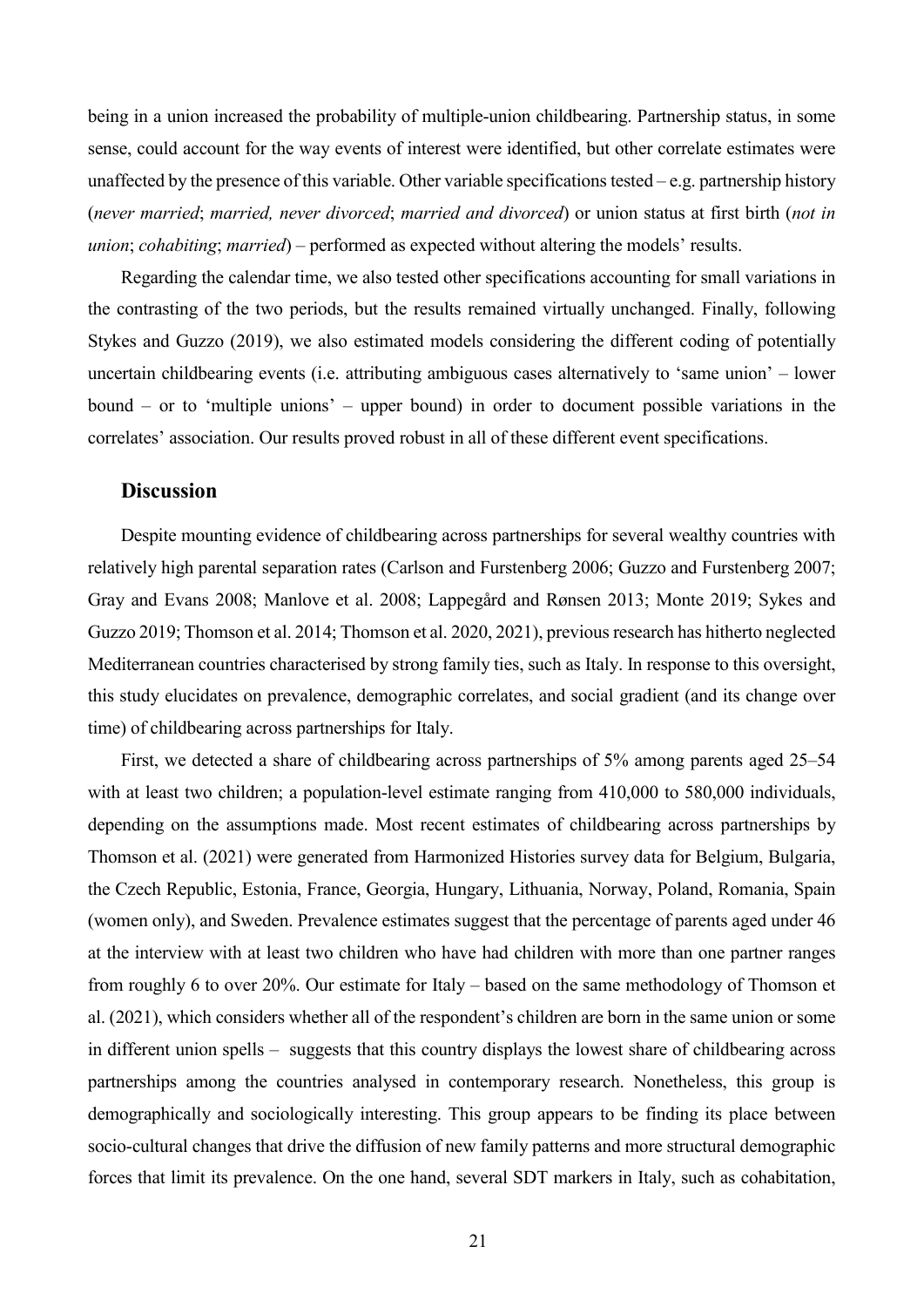childbearing within cohabitation, and union dissolution, are now spreading rapidly (Pirani and Vignoli 2016; Vignoli et al. 2016; Caltabiano et al. 2019; Pirani et al. 2021). On the other hand, more mechanic forces seem to be pushing in the opposite direction: the lowest-low Italian fertility (there are few women who have more than one child and, by definition, childbearing across partnership is visible from parity two); the inborn postponement of the first child and the lengthy average marriage duration (which leaves little space for separation, remarriage, and a second child with another partner); and the low number of children outside unions and at young ages (due to the Italian youth's effective and careful management of contraception; Castiglioni et al. 2001; Guetto et al. 2022).

Accordingly, despite it is relatively straightforward to predict an increase in exposure to childbearing across partnerships due to the drastic rise in union dissolutions (of marriages and cohabitations), we do not expect childbearing across partnerships to become commonplace in the near future. Similar to other European countries (Van Bavel et al. 2012), divorced or widowed women who did not remarry in Italy had much lower completed fertility (Meggiolaro and Ongaro 2010). Microsimulation analyses by Winkler-Dworak et al. (2017) also suggest that re-partnering does not fully compensate for the lower fertility associated with union disruption in Italy.

Second, our findings show an impressive similarity regarding the demographic characteristics associated with childbearing across partnerships throughout culturally different societies (e.g. Australia, Germany, Finland, Norway, Sweden, and the United States). Indeed, the effects of age at first birth and parity are largely consistent with prior research (Guzzo and Furstenberg 2007; Manlove et al. 2008; Lappegård and Rønsen 2013; Thomson et al. 2014, 2020; Jalovaara and Kreyenfeld 2020). Those who had their first birth at a very young age are most likely to have children with different partners. Older first-birth parents had less time available – and possibly a lower inclination – for a new start (Thomson et al. 2012). Parity reduced childbearing, whether with the same or a different partner. Parents were most likely to transition to multi-union parenthood at the second birth, and the probability of a birth with a new partner seems to be highly reduced when a parent already has two or more children with their previous. Contrary to earlier findings, we did not identify a higher likelihood for men having children with multiple partners than women.

Third, and perhaps most interestingly, we showed that childbearing across partnerships was a family behaviour initiated in Italy by well-known trendsetters (i.e. highly-educated, Northern, coming from higher social origin families). The effects of these characteristics showed a weakening in recent years, with childbearing across partnerships becoming equally likely in more economicallydisadvantaged groups. This finding positions Italy strikingly in line with the prevailing effects highlighted by studies focusing on other European countries, Australia, and the United States. Indeed, a low education level has repeatedly been shown to be associated with a higher probability of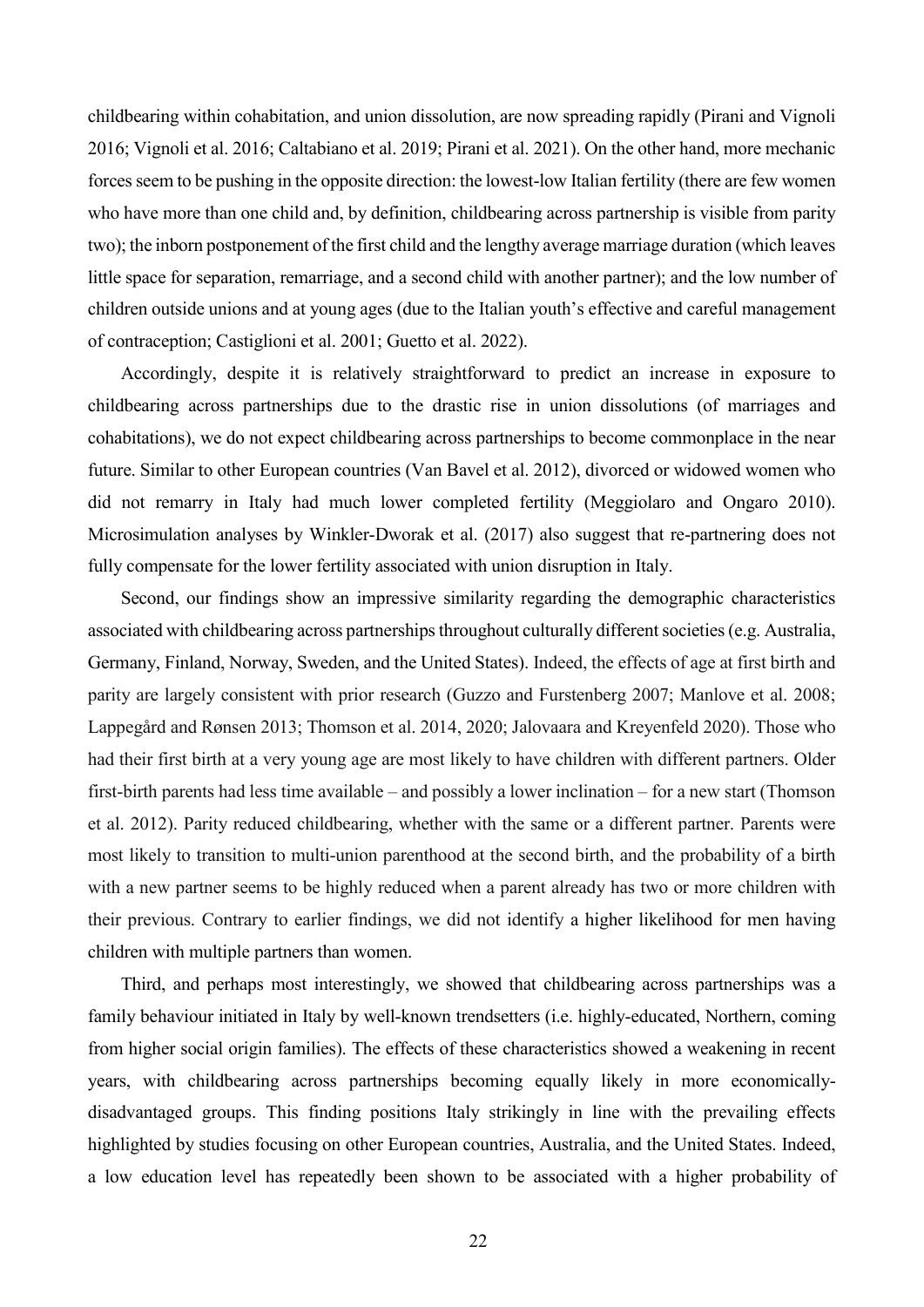childbearing across partnerships (e.g. Carlson and Furstenberg 2006; Guzzo and Furstenberg 2007; Manlove et al. 2008; Lappegård, and Rønsen, 2013; Thomson et al. 2014). Whether the change in the relationship between socioeconomic status and childbearing across partnerships is due to interlinked transitions over the life course (e.g. cohabitation, separation, re-partnering) or to the process itself is difficult to isolate. In line with prior research (e.g. Goode's hypothesis 1962, 1970, 1993; then empirically supported by Härkönen and Dronkers 2006; Matysiak et al. 2014; Guetto et al. 2016), it can be argued that the relationship between childbearing across partnerships and socioeconomic status has turned from positive to non-significant (or negative) due to the different stages in the democratisation of new family-related behaviours across social groups (Blossfeld et al. 1995). In Italy, the change in the socioeconomic gradient of childbearing across partnerships does seem to be occurring in parallel to a diffusion of new family behaviours, as the direct (i.e. financial) and indirect (i.e. social acceptance) costs of new family transitions have weakened. We can thus offer initial evidence for a changing social gradient of childbearing across partnerships for a country in which new family behaviours have been pioneered by the 'social vanguard'. Although the prevalence of childbearing across partnerships in Italy is the lowest among wealthy countries (Thomson et al. 2021), our results pinpoint a growing socioeconomic disadvantage of families involved in this process, with potential implications for kinship, family ties, and child welfare (Cherlin 2010; McLanahan and Beck 2010).

We do, however, both note and accept several limitations to our study. First, the event history model accounts for right censoring, but the model relies on the proportionality assumption, which is likely violated by women accelerating childbearing after union dissolution. Second, notwithstanding possible drawbacks of indirect estimation based on retrospective surveys (Stykes and Guzzo 2019), the specific Italian context (characterised by a high share of childbearing in co-residential unions) and the sensitivity checks implemented should assure a certain strength of our results. Third, we acknowledge that an individual's socioeconomic position is not utterly exogenous to the childbearing across partnerships process (Lundberg and Rose 2002; Gupta et al. 2007; Rogers and Stratton 2010). Accordingly, we interpret our results as close associations rather than causal effects.

#### **Conclusions**

The descriptive analysis offered in this paper is a necessary first step for including the Italian case within the growing international debate over childbearing across partnerships (or multi-partner fertility). Through the use of nationally-representative retrospective data and event-history techniques, we were able to provide three key findings. First, we detected a non-negligible share of childbearing across partnerships, although at substantially lower levels relative to other wealthy countries. Second, multivariable analyses revealed an impressive similarity about the demographic correlates of the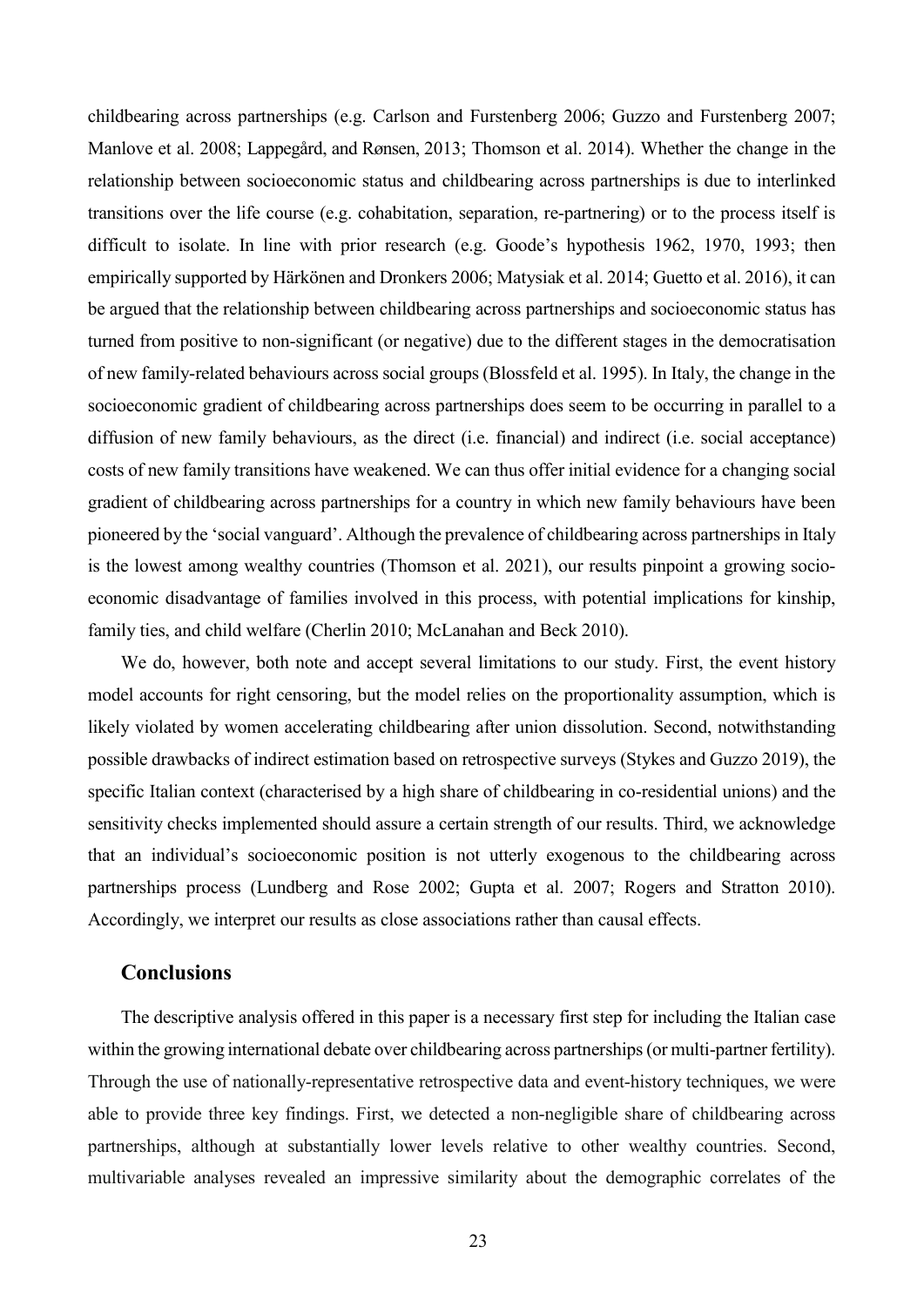phenomenon found elsewhere. Finally, we showed that childbearing across partnerships was initiated by the 'social vanguard' of new family behaviours, but then diffused among the more economicallydisadvantaged.

We conclude by recalling that childbearing across partnerships is not a new phenomenon in Italy (Livi Bacci 1981; Breschi et al. 2008). In the past, the process was driven not by union dissolution, but mortality. Before the demographic transition, death during the childbearing years was not uncommon. A surviving spouse with children had little choice but to re-marry, usually with someone who was also still in their childbearing years, thereby frequently resulting in having further children. After the demographic transition, in the 'golden age of marriage' in the 1950s and '60s, childbearing across partnerships declined. Following on from this, the rise of divorce, cohabitation, and second unions served as a new vehicle for childbearing across partnerships. Even assuming that childbearing across partnerships in Italy will remain at relatively low levels in the near future, this study contributes important insights into an, as yet, largely overlooked life course dynamic.

Overall, complex families have always existed in Italy (Livi Bacci 1981; Breschi et al. 2008), but detecting and understanding patterns of childbearing across partnerships is becoming increasingly crucial and timely for the families formed through this process. Based on our finding that the least welloff are increasingly more likely to have children with more than one partner, childbearing across partnerships may be an important aspect of rising inequality, with significant implications for children, parents, and service providers.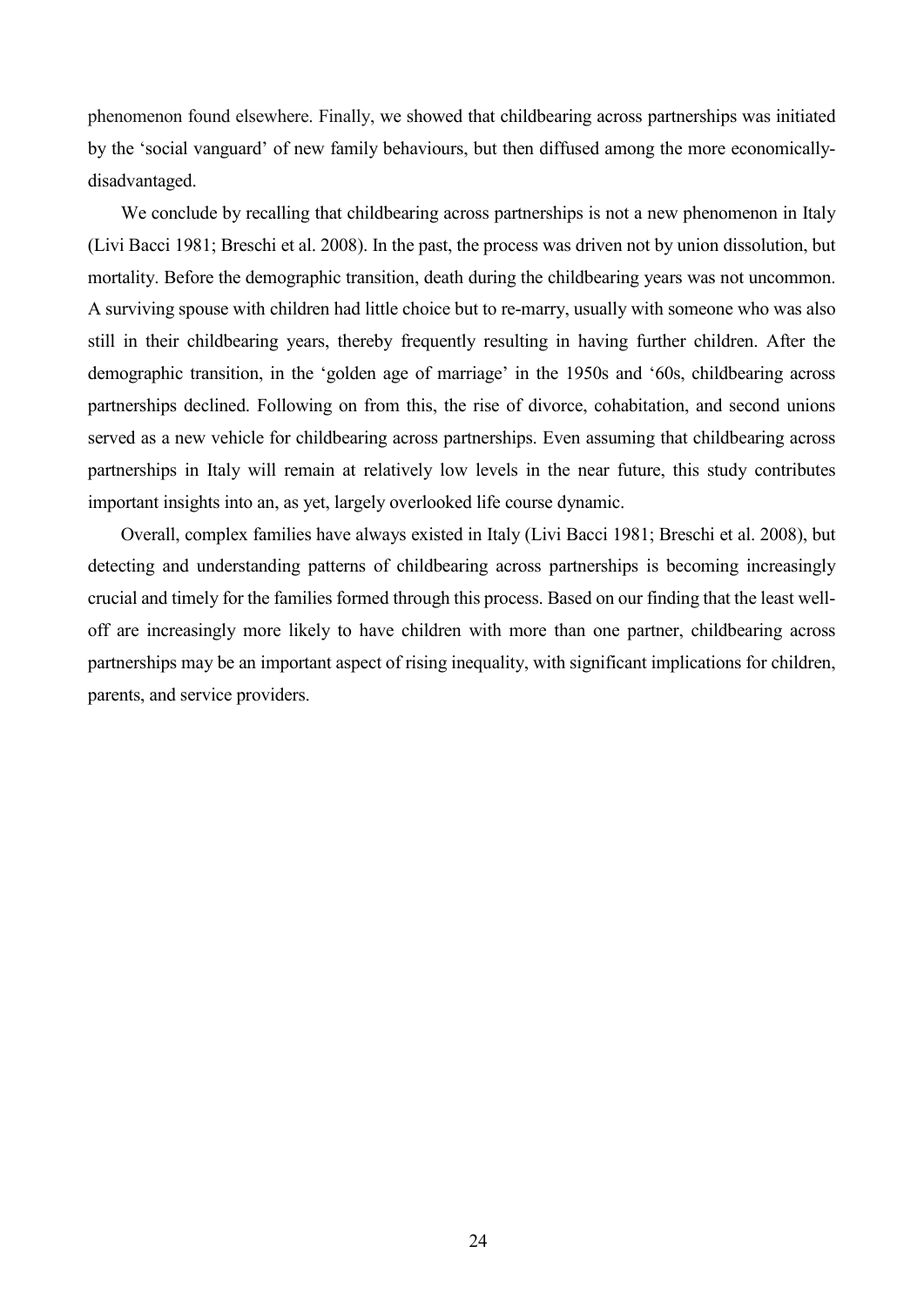#### **References**

- Barone, C., and Guetto, R. (2020). Education and Social Fluidity in Contemporary Italy: An Analysis of Cohort Trends. In: Breen, R., and Müller, W. (Eds*.) Education and Intergenerational Social Mobility in Europe and the United States*, Stanford, Stanford University Press: 196-223.
- Bastianelli E., and Vignoli V. (2021). The Gendered Relationship between (Old and New forms of) Employment Instability and Union Dissolution. *Population Research and Policy Review*, 1-28.
- Beaujouan, E., & Solaz, A. (2013). Racing against the biological clock? Childbearing and sterility among men and women in second unions in France. *European Journal of Population/Revue européenne de Démographie*, *29*(1), 39-67.
- Bernardi, L., Huinink, J., & Settersten Jr, R. A. (2019). The life course cube: A tool for studying lives. *Advances in Life Course Research*, 41, 100258.
- Blossfeld, H. P., De Rose, A., Hoem, J. M., & Rohwer, G. (1995). Education, modernization, and the risk of marriage disruption in Sweden, West Germany, and Italy. *Gender and family change in industrialized countrie*s, 200-22.
- Breschi, M., Fornasin, A., Manfredini, M., & Zacchigna, M. (2008). I secondi matrimoni nell'Italia pretransizionale. Due casi di studio. *Popolazione e Storia*, 9(1), 55-78.
- Brown, B. B. (1999). "You're going out with who?": Peer group influences on adolescent romantic relationships. In W. Furman, B. B. Brown, & C. Feiring (Eds.), *The development of romantic relationships in adolescence* (pp. 291–329). New York: Cambridge University Press.
- Caltabiano, M., Dreassi, E., Rocco, E., & Vignoli, D. (2019). A subregional analysis of family change: The spatial diffusion of one‐parent families across Italian municipalities, 1991–2011. *Population, space and place*, *25*(4), e2237.
- Caltabiano, M., Zuanna, G. D., & Rosina, A. (2006). Interdependence between sexual debut and church attendance in Italy. *Demographic Research*, *14*, 453-484.
- Carlson, M. J., & Furstenberg Jr, F. F. (2006). The prevalence and correlates of multipartnered fertility among urban US parents. *Journal of Marriage and Family*, *68*(3), 718-732.
- Castiglioni, M., & Dalla Zuanna, G. (2008). A marriage-cohort analysis of legal separations in Italy. *Population*, *63*(1), 173-193.
- Castiglioni, M., Dalla Zuanna, G., & Loghi, M. (2001). Planned and unplanned births and conceptions in Italy, 1970–1995. *European Journal of Population/Revue européenne de Démographie*, *17*(3), 207-233.
- Cherlin, A. (2009). *Marriage, divorce, remarriage*. Harvard University Press.
- Cherlin, A. J. (2010). Demographic trends in the United States: A review of research in the 2000s. *Journal of Marriage and Family*, 72(3), 403-419.
- De Rose, A. (1992). Socio-Economic Factors and Family Size as Determinants of Marital Dissolution in Italy. *European Sociological Review*, *8*(1), 71-91.
- De Rose, A and Dalla Zuanna G. (Eds) (2013). *Rapporto sulla Popolazione. Sessualità e riproduzione nell'Italia contemporanea*, Il Mulino, Bologna.
- De Sandre, P. (1980). *Caratteristiche recenti dell'instabilità matrimoniale in Italia*. Studi in onore di Paolo Fortunati, 219-234.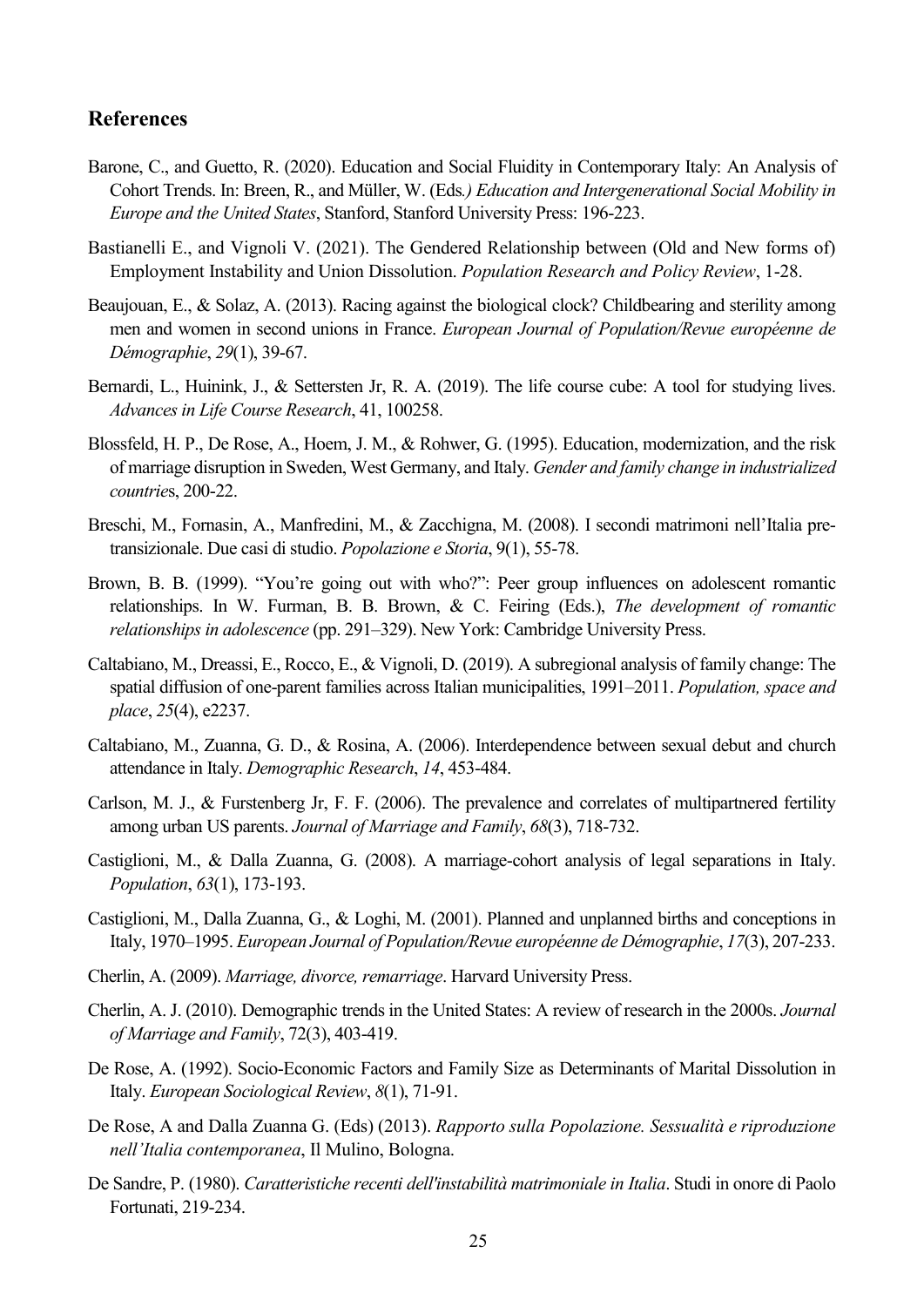- Di Giulio, P., & Rosina, A. (2007). Intergenerational family ties and the diffusion of cohabitation in Italy. *Demographic Research*, 16, 441-468.
- Elder G.H. (1985). Perspectives on the Life Course. In G.H. Elder, (Ed) Life Course Dynamics: *Trajectories and Transitions, 1968-1980*, pp. 23-49. Ithaca, NY: Cornell University Press.
- Esping‐Andersen, G., & Billari, F. C. (2015). Re‐theorizing family demographics. *Population and Development Review*, *41*(1), 1-31.
- Gabrielli, G., & Vignoli, D. (2013). The breaking-down of marriage in Italy: Trends and trendsetters. *Population Review*, 52(1).
- Gibson‐Davis, C. (2011). Mothers but not wives: The increasing lag between nonmarital births and marriage. *Journal of Marriage and Family*, *73*(1), 264-278.
- Giordano, P. C., Longmore, M. A., & Manning, W. D. (2006). Gender and the meanings of adolescent romantic relationships: A focus on boys. *American Sociological Review*, 71(2), 260–287.
- Goldstein, H., & Healy, M. J. (1995). The graphical presentation of a collection of means. *Journal of the Royal Statistical Society: Series A (Statistics in Society)*, 158(1), 175-177.
- Goode, W. J. (1962). Marital satisfaction and instability-A cross-cultural class analysis of divorce rates. *International social science journal*, 14(3), 507-526.
- Goode, W. J. (1970). 1963. *World revolution and family patterns*.
- Goode, W. J. (1993). *World changes in divorce patterns*. Yale University Press.
- Gray, E., & Evans, A. (2008). The limitations of understanding multi-partner fertility in Australia. *People and Place*, *16*(4), 1-8.
- Guarneri, A., Rinesi, F., Fraboni, R. et al. (2021). On the magnitude, frequency, and nature of marriage dissolution in Italy: insights from vital statistics and life-table analysis. *Genus*. 77, 28.
- Guetto, R., Mancosu, M., Scherer, S., & Torricelli, G. (2016). The spreading of cohabitation as a diffusion process: Evidence from Italy. *European Journal of Population*, *32*(5), 661-686.
- Guetto, R., Vignoli, D., & Lachi, A. (2022). Higher Parental Socioeconomic Status Accelerates Sexual Debut: Evidence from University Students in Italy. *Advances in Life Course Research*, 100461.
- Gupta, N. D., Smith, N., & Stratton, L. S. (2007). Is marriage poisonous? Are relationships taxing? Ananalysis of the male marital wage differential in Denmark. *Southern Economic Journal*, 74, 412–433.
- Guzzo, K. B. (2014). New partners, more kids: Multiple-partner fertility in the United States. *The Annals of the American Academy of Political and Social Science*, *654*(1), 66-86.
- Guzzo, K. B. (2017). *A research note on the stability of unions formed post-conception*. 2017 Working Paper Series.
- Guzzo, K. B., & Dorius, C. (2016). Challenges in measuring and studying multipartnered fertility in American survey data. *Population Research and Policy Review*, *35*(4), 553-579.
- Guzzo, K. B., & Hayford, S. (2011). Fertility following an unintended first birth. *Demography*, *48*(4), 1493-1516.
- Guzzo, K. B., & Hayford, S. R. (2012). Unintended fertility and the stability of coresidential relationships. *Social Science Research*, *41*(5), 1138-1151.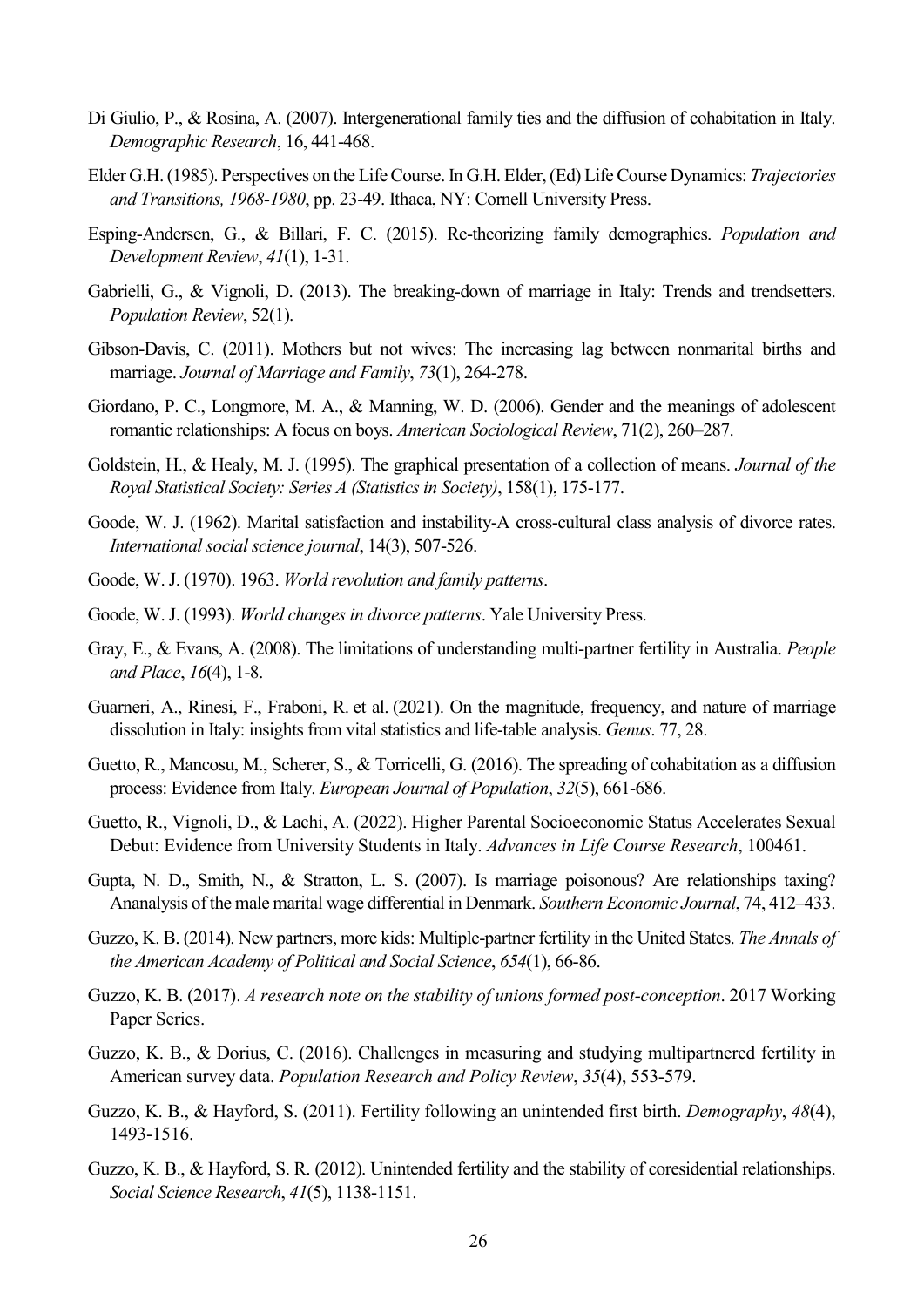- Guzzo, K., & Furstenberg, F. F. (2007). Multipartnered fertility among American men. Demography, 44,  $583 - 601$ .
- Härkönen, J., & Dronkers, J. (2006). Stability and change in the educational gradient of divorce. A comparison of seventeen countries. *European Sociological Review*, *22*(5), 501-517.
- Impicciatore, R., & Dalla Zuanna, G. (2017). The impact of education on fertility in Italy. Changes across cohorts and south–north differences. *Quality & Quantity*, 51(5), 2293-2317.
- Istat (2015). Matrimoni, separazioni e divorzi, Statistiche Report, Istat, Roma
- Jalovaara, M., & Kreyenfeld, M. (2020). Childbearing across partnerships in Finland and Germany. In *Divorce in Europe* (pp. 315-335). Springer, Cham.
- Kreyenfeld, M., Geisler, E., Martín, T. C., Hannemann, T., Heintz-Martin, V., Jalovaara, M., ... & Solaz, A. (2017). Social policies, separation, and second birth spacing in Western Europe. *Demographic Research*, *37*, 1245-1274.
- Lappegård, T., & Rønsen, M. (2013). Socioeconomic differences in multipartner fertility among Norwegian men. *Demography*, *50*(3), 1135-1153.
- Lappegård, T., & Thomson, E. (2018). Intergenerational transmission of multipartner fertility. *Demography*, *55*(6), 2205-2228
- Lesthaeghe, R. (2020). The second demographic transition, 1986–2020: sub-replacement fertility and rising cohabitation—a global update. *Genus*, *76*(1), 1-38.
- Lesthaeghe, R., & van de Kaa, D. J. (1986). Twee demografische transities", in Lesthaeghe and van de Kaa (eds) "Groei of Krimp? (book ed.). Van Loghum Slaterus, Deventer: Mens en Maatschappij.
- Livi Bacci M. (1981). On the frequency of remarriage in nineteenth century Italy: methods and results, in J. Dupâquier, E. Hélin, P. Laslett, M. Livi Bacci, E. Segner (eds.), *Marriage and remarriage in populations of the past*, Academic Press, London, 347-361.
- Livi Bacci M. (1986) Social-group forerunners of fertility control in Europe. In: Coale A.J., Cotts Watkins S. (Eds.), *The Decline of Fertility in Europe*. Princeton University Press, Princeton, NJ.
- Lundberg, S., & Rose, E. (2002). The effects of sons and daughters on men's labor supply and wages. *The Review of Economics and Statistics*, 84, 251–268.
- Manlove, J., Logan, C., Ikramullah, E., & Holcombe, E. (2008). Factors associated with multiple-partner fertility among fathers. *Journal of Marriage and Family*, *70*(2), 536-548.
- Manning, W. D., & Smock, P. J. (2000). "Swapping" families: Serial parenting and economic support for children. *Journal of Marriage and Family*, 62(1), 111-122.
- Manning, W. D., Smock, P. J., & Majumdar, D. (2004). The relative stability of cohabiting and marital unions for children, *Population Research and Policy Review*, 23, 135–159.
- Matysiak, A., Styrc, M., & Vignoli, D. (2014). The educational gradient in marital disruption: A metaanalysis of European research findings. *Population Studies*, *68*(2), 197-215.
- McLanahan, S., & Beck, A. N. (2010). *Parental relationships in fragile families. The Future of children*, Center for the Future of Children, the David and Lucile Packard Foundation, 20(2), 17.
- Meggiolaro, S., & Ongaro, F. (2008). Repartnering after marital dissolution: Does context play a role? *Demographic Research*, *19*, 1913-1934.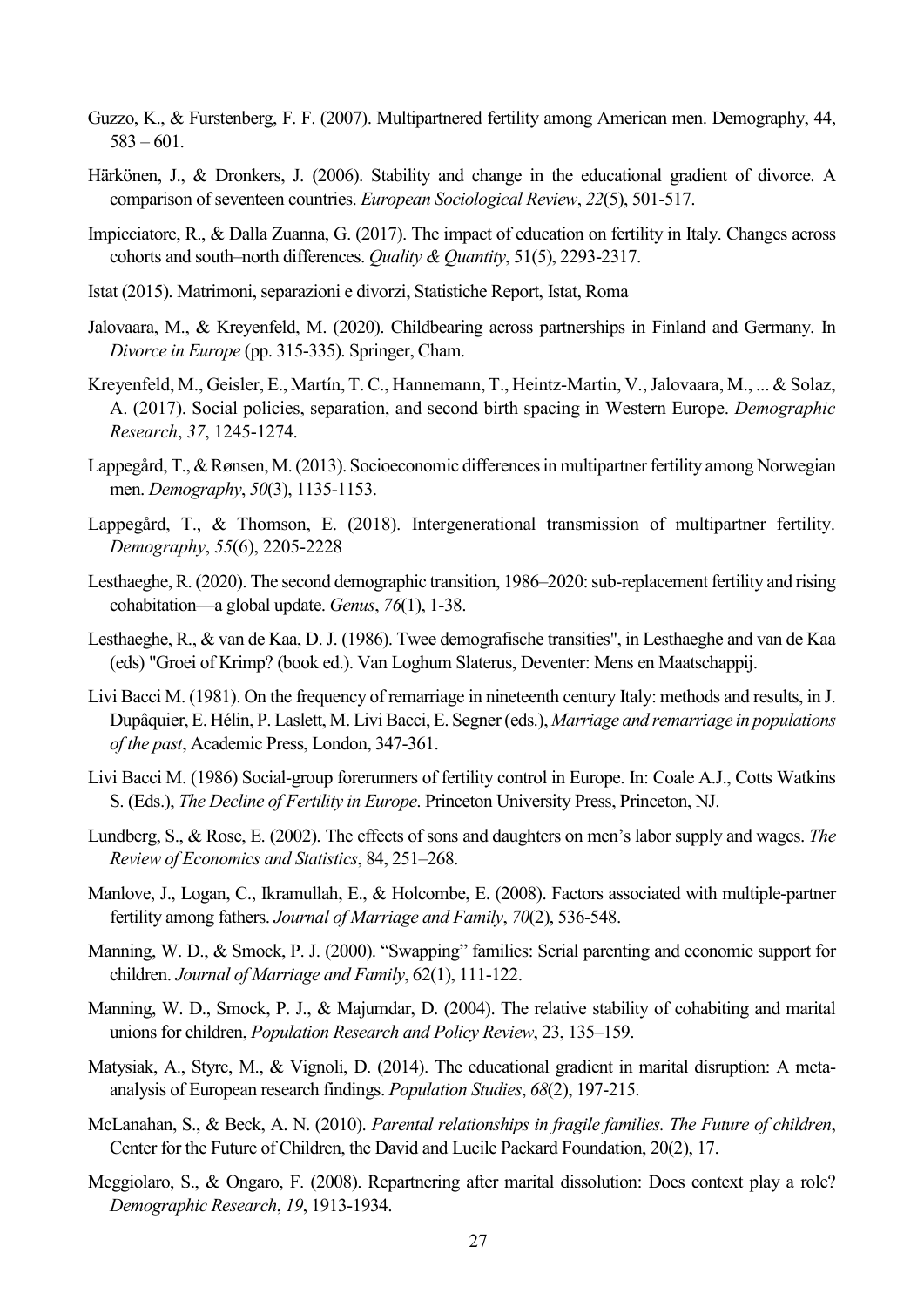- Meggiolaro, S., & Ongaro, F. (2010). The implications of marital instability for a woman's fertility: Empirical evidence from Italy. *Demographic Research*, *23*, 963-996.
- Meggiolaro, S., & Ongaro, F. (2015). Non-resident parent-child contact after marital dissolution and parental repartnering: Evidence from Italy. *Demographic Research*, *33*, 1137-1152.
- Monte, L. M. (2019). Multiple-partner fertility in the United States: A demographic portrait. *Demography*, 56(1), 103-127.
- Ní Bhrolcháin, M. N. (1992). Period paramount? A critique of the cohort approach to fertility. The *Population and Development Review*, 599-629.
- Ní Bhrolcháin, M., & Beaujouan, É. (2013). Education and cohabitation in Britain: A return to traditional patterns? *Population and Development Review*, *39*(3), 441-458.
- Perelli‐Harris, B., Sigle‐Rushton, W., Kreyenfeld, M., Lappegård, T., Keizer, R., & Berghammer, C. (2010). The educational gradient of childbearing within cohabitation in Europe. *Population and Development Review*, *36*(4), 775-801.
- Pirani, E., & Vignoli, D. (2016). Changes in the satisfaction of cohabitors relative to spouses over time. *Journal of Marriage and Family*, *78*(3), 598-609.
- Pirani, E., Guetto, R., Rinesi, F. (2021). Le famiglie, in F.C. Billari and C. Tomassini (Eds) *Rapporto sulla popolazione. L'Italia e le sfide della demografia*, Il Mulino, Bologna
- Régnier-Loilier, A., Vignoli, D. (2011). Fertility intentions and obstacles to their realization in France and Italy. *Population*, *66*(2), 361-389.
- Reher, D. S. (1998). Family ties in Western Europe: persistent contrasts. *Population and Development Review*, 203-234.
- Rinesi, F., Pinnelli, A., Prati, S., Castagnaro, C., & Iaccarino, C. (2011). The transition to second child in Italy: Expectations and realization. *Population*, *66*(2), 391-405.
- Rogers, W. M., III, & Stratton, L. S. (2010). The male marital wage differential: Race, training, and fixed effects. *Economic Inquiry*, 48, 722–742
- Salvini, S., & Vignoli, D. (2011). Things change: Women's and men's marital disruption dynamics in Italy during a time of social transformations, 1970–2003. *Demographic Research*, *24*, 145-174.
- Schoen, R. (Ed.). (2020). *Analyzing Contemporary Fertility* (Vol. 51). Springer Nature.
- Sedgh, G., Singh, S., Henshaw, S. K., & Bankole, A. (2011). Legal abortion worldwide in 2008: levels and recent trends. *Perspectives on sexual and reproductive health*, *43*(3), 188-198.
- Stykes, J. B., & Guzzo, K. B. (2019). Multiple-partner fertility: Variation across measurement approaches. In *Analytical family demography* (pp. 215-239). Springer, Cham.
- Thomson, E. (2004). Step-families and childbearing desires in Europe. *Demographic Research*, 3, 117-134.
- Thomson, E., Dahlberg, J., & Svallfors, S. (2021). Childbearing across Partnerships in Europe and the United States, *Stockholm Research Reports in Demography*, 2021:6, Stockholm University, Demographic Unit.
- Thomson, E., Gray, E., & Carlson, M. J. (2020). Multi-Partner Fertility in Europe and the United States. In *Analyzing Contemporary Fertility* (pp. 173-198). Springer, Cham.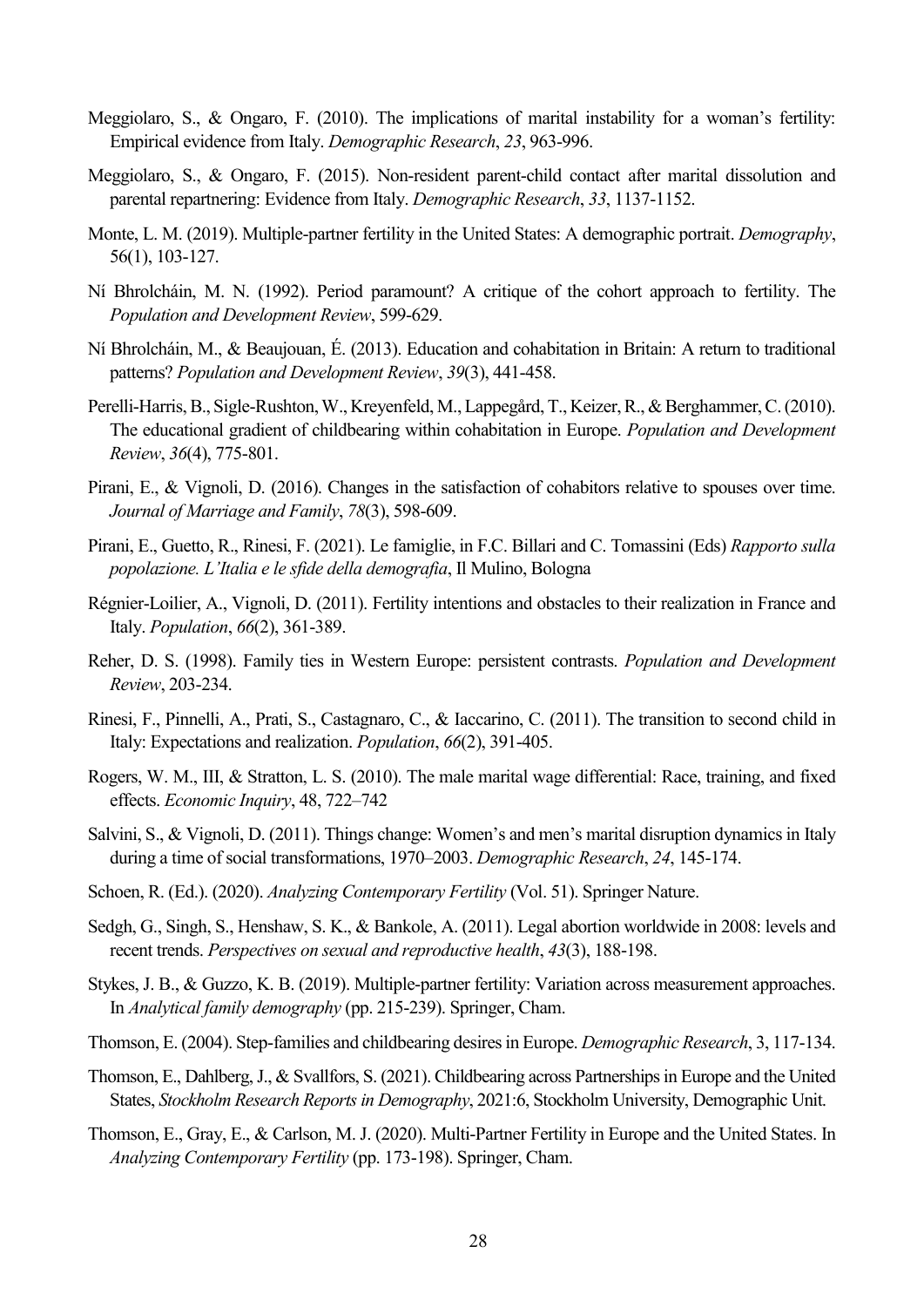- Thomson, E., Lappegård, T., Carlson, M., Evans, A., & Gray, E. (2014). Childbearing across partnerships in Australia, the United States, Norway and Sweden. *Demography*, 51, 485–508.
- Thomson, E., Winkler-Dworak, M., Spielauer, M., & Prskawetz, A. (2012). Union stability as an engine of fertility? A micro-simulation model for France. *Demography*, 49(1), 175–195.
- Van Bavel, J., Jansen, M., & Wijckmans, B. (2012). Has divorce become a pro-natal force in Europe at the turn of the 21st century? *Population Research and Policy Review*, 31(5), 751-775.
- Van de Kaa, D. J. (1987). Europe's second demographic transition. *Population bulletin*, *42*(1), 1-59.
- Ventura, S. J., & Bachrach, C. A. (2000). Nonmarital childbearing in the United States, 1940-99. *National vital statistics reports*, *48*(16), n16.
- Viazzo, P. P. (2003). What's so special about the Mediterranean? Thirty years of research on household and family in Italy. *Continuity and Change*, *18*(1), 111-137.
- Vignoli, D., & Ferro, I. (2009). Rising marital disruption in Italy and its correlates. *Demographic Research*, *20*, 11-36.
- Vignoli, D., & Salvini, S. (2014). Religion and union formation in Italy: Catholic precepts, social pressure, and tradition. *Demographic Research*, *31*, 1079-1106.
- Vignoli, D., Matysiak, A., Styrc, M., & Tocchioni, V. (2018). The positive impact of women's employment on divorce: Context, selection, or anticipation? *Demographic Research*, *38*(37), 1059-1110.
- Vignoli, D., Tocchioni, V., & Salvini, S. (2016). Uncertain lives: Insights into the role of job precariousness in union formation in Italy. *Demographic Research*, *35*, 253-282.
- Wilde, E. T., Batchelder, L., & Ellwood, D. T. (2010). The mommy track divides: The impact of childbearing on wages of women of differing skill levels, *NBERWorking Paper* No. 16582. Cambridge,MA: National Bureau of Economic Research.
- Winkler-Dworak, M., Beaujouan, E., Di Giulio, P., & Spielauer, M. (2017). Union instability and fertility: a microsimulation model for Italy and Great Britain, n. 08. *Vienna Institute of Demography* Working Papers.